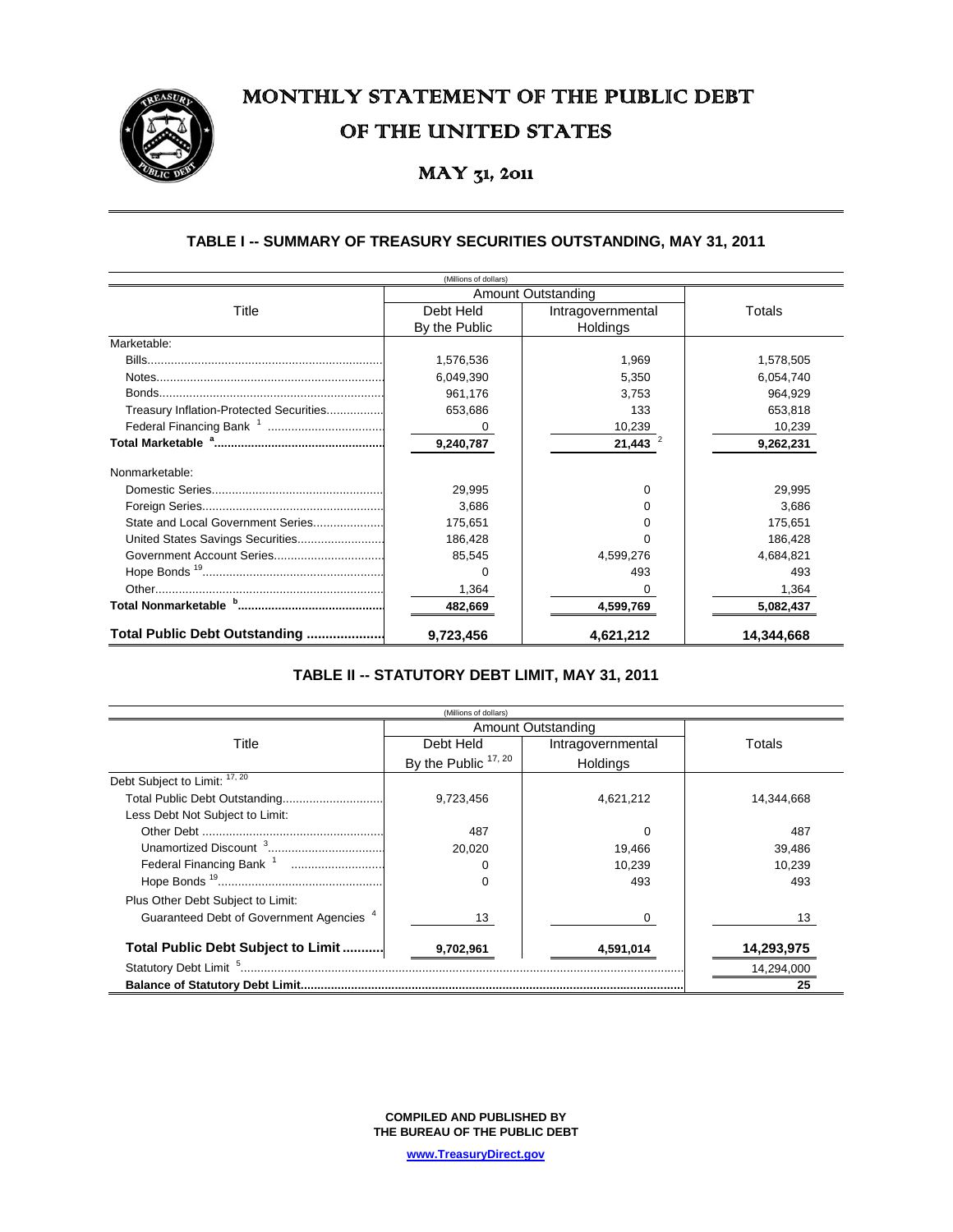### **2 TABLE III - DETAIL OF TREASURY SECURITIES OUTSTANDING, MAY 31, 2011**

| Loan Description                 |       | Interest          |          | Amount in Millions of Dollars |           |             |                         |             |
|----------------------------------|-------|-------------------|----------|-------------------------------|-----------|-------------|-------------------------|-------------|
|                                  |       | <b>Issue Date</b> | Payable  | Payable                       | Issued    | Retired     | <b>Inflation Adj</b>    | Outstanding |
| Marketable:                      |       |                   |          |                               |           |             |                         |             |
|                                  | 6 d   |                   |          |                               |           |             |                         |             |
| Treasury Bills (Maturity Value): |       |                   |          |                               |           |             |                         |             |
| 912795W64                        | 0.365 | 06/03/10          | 06/02/11 | 06/02/11                      | 25,000    | 0           | $\pmb{0}$               | 118,941     |
| 912795W64                        | 0.210 | 12/02/10          |          |                               | 28,001    |             |                         |             |
| 912795W64                        | 0.145 | 03/03/11          |          |                               | 32,001    |             |                         |             |
| 912795W64                        | 0.005 | 05/05/11          |          |                               | 33,938    |             |                         |             |
| 9127952U4                        | 0.185 | 12/09/10          | 06/09/11 | 06/09/11                      | 28,002    | $\mathbf 0$ | $\mathbf 0$             | 91,783      |
| 9127952U4                        | 0.110 | 03/10/11          |          |                               | 32,001    |             |                         |             |
| 9127952U4                        | 0.015 | 05/12/11          |          |                               | 31,779    |             |                         |             |
| 9127952V2                        | 0.190 | 12/16/10          | 06/16/11 | 06/16/11                      | 28,015    | 0           | $\mathbf 0$             | 94,304      |
| 9127952V2                        | 0.090 | 03/17/11          |          |                               | 32,003    |             |                         |             |
| 9127952V2                        | 0.025 | 05/19/11          |          |                               | 34,286    |             |                         |             |
| 9127952W0                        | 0.185 | 12/23/10          | 06/23/11 | 06/23/11                      | 27,998    | 0           | $\mathbf 0$             | 90,421      |
| 9127952W0                        | 0.095 | 03/24/11          |          |                               | 32,005    |             |                         |             |
| 9127952W0                        | 0.035 | 05/26/11          |          |                               | 30,418    |             |                         |             |
| 912795X22                        | 0.320 | 07/01/10          | 06/30/11 | 06/30/11                      | 25,000    | 0           | $\mathbf 0$             | 85.004      |
| 912795X22                        | 0.225 | 12/30/10          |          |                               | 28,001    |             |                         |             |
| 912795X22                        | 0.100 | 03/31/11          |          |                               | 32,003    |             |                         |             |
|                                  |       |                   |          |                               |           |             | $\mathbf 0$             |             |
| 9127952X8                        | 0.190 | 01/06/11          | 07/07/11 | 07/07/11                      | 28,002    | 0           |                         | 60,001      |
| 9127952X8                        | 0.050 | 04/07/11          |          |                               | 31,999    |             |                         |             |
| 9127952Z3                        | 0.180 | 01/13/11          | 07/14/11 | 07/14/11                      | 28,001    | 0           | $\mathbf 0$             | 65,006      |
| 9127952Z3                        | 0.050 | 04/14/11          |          |                               | 32,004    |             |                         |             |
| 9127952Z3                        | 0.020 | 05/19/11          |          |                               | 5,000     |             |                         |             |
| 9127953A7                        | 0.185 | 01/20/11          | 07/21/11 | 07/21/11                      | 28,001    | 0           | $\mathbf 0$             | 58,000      |
| 9127953A7                        | 0.060 | 04/21/11          |          |                               | 29,999    |             |                         |             |
| 912795X63                        | 0.295 | 07/29/10          | 07/28/11 | 07/28/11                      | 25,000    | 0           | $\mathbf 0$             | 82,001      |
| 912795X63                        | 0.180 | 01/27/11          |          |                               | 28,002    |             |                         |             |
| 912795X63                        | 0.065 | 04/28/11          |          |                               | 28,999    |             |                         |             |
| 9127953B5                        | 0.170 | 02/03/11          | 08/04/11 | 08/04/11                      | 30,003    | $\mathbf 0$ | $\mathbf 0$             | 59,010      |
| 9127953B5                        | 0.050 | 05/05/11          |          |                               | 29,006    |             |                         |             |
| 9127953D1                        | 0.175 | 02/10/11          | 08/11/11 | 08/11/11                      | 29,996    | 0           | $\mathbf 0$             | 59,004      |
| 9127953D1                        | 0.025 | 05/12/11          |          |                               | 29,008    |             |                         |             |
| 9127953E9                        | 0.165 | 02/17/11          | 08/18/11 | 08/18/11                      | 30,003    | 0           | $\mathbf 0$             | 57,001      |
| 9127953E9                        | 0.030 | 05/19/11          |          |                               | 26,998    |             |                         |             |
| 9127952A8                        | 0.260 | 08/26/10          | 08/25/11 | 08/25/11                      | 24,999    | $\mathbf 0$ | $\Omega$                | 82,005      |
| 9127952A8                        | 0.155 | 02/24/11          |          |                               | 30,003    |             |                         |             |
| 9127952A8                        | 0.055 | 05/26/11          |          |                               | 27,003    |             |                         |             |
|                                  | 0.170 | 03/03/11          | 09/01/11 | 09/01/11                      | 30,002    | 0           | $\mathbf 0$             | 30,002      |
| 9127953F6                        |       |                   |          |                               |           | 0           | $\mathbf 0$             |             |
| 9127953J8                        | 0.155 | 03/10/11          | 09/08/11 | 09/08/11                      | 29,998    |             |                         | 29,998      |
| 9127953K5                        | 0.135 | 03/17/11          | 09/15/11 | 09/15/11                      | 30,001    | 0           | 0                       | 30,001      |
| 9127952F7                        | 0.265 | 09/23/10          | 09/22/11 | 09/22/11                      | 25,000    | 0           | 0                       | 55,005      |
| 9127952F7                        | 0.150 | 03/24/11          |          |                               | 30,005    |             |                         |             |
| 9127953L3                        | 0.170 | 03/31/11          | 09/29/11 | 09/29/11                      | 30,003    | $\mathbf 0$ | $\mathbf 0$             | 30,003      |
| 9127953M1                        | 0.130 | 04/07/11          | 10/06/11 | 10/06/11                      | 30,003    | 0           | $\mathbf 0$             | 30,003      |
| 9127953P4                        | 0.110 | 04/14/11          | 10/13/11 | 10/13/11                      | 30,002    | 0           | $\mathbf 0$             | 30,002      |
| 9127952K6                        | 0.225 | 10/21/10          | 10/20/11 | 10/20/11                      | 24,002    | 0           | $\mathbf 0$             | 52,002      |
| 9127952K6                        | 0.110 | 04/21/11          |          |                               | 28,001    |             |                         |             |
| 9127953Q2                        | 0.115 | 04/28/11          | 10/27/11 | 10/27/11                      | 26,997    | $\mathbf 0$ | $\pmb{0}$               | 26,997      |
| 9127953R0                        | 0.100 | 05/05/11          | 11/03/11 | 11/03/11                      | 27,006    | 0           | $\mathbf 0$             | 27,006      |
| 9127953T6                        | 0.065 | 05/12/11          | 11/10/11 | 11/10/11                      | 27,005    | 0           | $\mathbf 0$             | 27,005      |
| 9127952P5                        | 0.280 | 11/18/10          | 11/17/11 | 11/17/11                      | 22,996    | 0           | 0                       | 46,997      |
| 9127952P5                        | 0.070 | 05/19/11          |          |                               | 24,002    |             |                         |             |
| 9127953U3                        | 0.100 | 05/26/11          | 11/25/11 | 11/25/11                      | 24,007    | 0           | $\mathbf 0$             | 24,007      |
| 9127952T7                        | 0.295 | 12/16/10          | 12/15/11 | 12/15/11                      | 22,000    | $\mathbf 0$ | $\pmb{0}$               | 22,000      |
| 9127952Y6                        | 0.275 | 01/13/11          | 01/12/12 | 01/12/12                      | 22,000    | 0           | $\mathbf 0$             | 22,000      |
| 9127953C3                        | 0.305 | 02/10/11          | 02/09/12 | 02/09/12                      | 21,996    | 0           | $\mathbf 0$             | 21,996      |
| 9127953G4                        | 0.260 | 03/10/11          | 03/08/12 | 03/08/12                      | 23,000    | 0           | 0                       | 23,000      |
| 9127953H2                        | 0.280 | 04/07/11          | 04/05/12 | 04/05/12                      | 24,000    | 0           | $\mathbf 0$             | 24,000      |
| 9127953N9                        | 0.200 | 05/05/11          | 05/03/12 | 05/03/12                      | 23,999    | 0           | 0                       | 23,999      |
|                                  |       |                   |          |                               |           |             |                         |             |
| Total Unmatured Treasury Bills   |       |                   |          | .                             | 1,578,504 | 0           | $\mathbf 0$             | 1,578,504   |
| Total Matured Treasury Bills     |       |                   |          |                               |           | 0           | $\mathbf 0$             |             |
|                                  |       |                   | .        | .                             | 1,578,505 | O           | $\overline{\mathbf{0}}$ | 1,578,505   |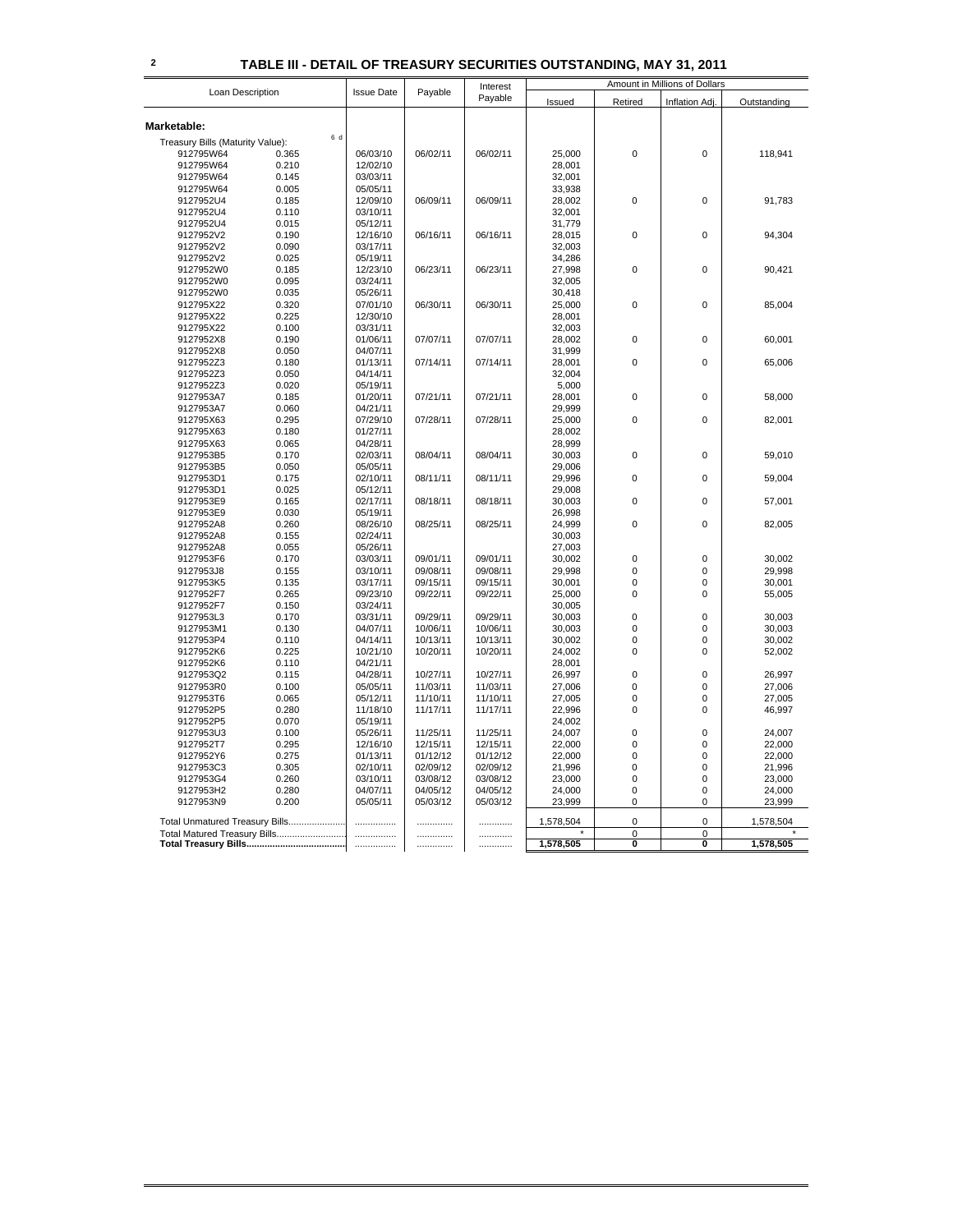|                             |                  |                |                   |          | Interest              |        |             | Amount in Millions of Dollars |             |
|-----------------------------|------------------|----------------|-------------------|----------|-----------------------|--------|-------------|-------------------------------|-------------|
|                             | Loan Description |                | <b>Issue Date</b> | Payable  | Payable <sup>18</sup> | Issued | Retired     | Inflation Adj.                | Outstanding |
|                             |                  |                |                   |          |                       |        |             |                               |             |
|                             |                  |                |                   |          |                       |        |             |                               |             |
| Marketable, Treasury Notes: |                  |                |                   |          |                       |        |             |                               |             |
| <b>Treasury Notes:</b>      |                  | 7 e            |                   |          |                       |        |             |                               |             |
| CUSIP:                      | Series:          | Interest Rate: |                   |          |                       |        |             |                               |             |
|                             |                  |                |                   |          |                       |        |             |                               |             |
| 912828FK1                   | Κ                | 5.125          | 06/30/06          | 06/30/11 | 12/31-06/30           | 17,500 | $\mathbf 0$ | 0                             | 17,500      |
| 912828LF5                   | Ζ                | 1.125          | 06/30/09          | 06/30/11 | 12/31-06/30           | 41,162 | $\mathbf 0$ | 0                             | 41,162      |
| 912828FN5                   | L                | 4.875          | 07/31/06          | 07/31/11 | 07/31-01/31           | 16,831 | 0           | 0                             | 16,831      |
| 912828LG3                   | AA               | 1.000          | 07/31/09          | 07/31/11 | 07/31-01/31           | 43,052 | $\mathbf 0$ | 0                             | 43,052      |
| 9128277B2                   | С                | 5.000          | 08/15/01          | 08/15/11 | 02/15-08/15           | 26,635 | $\mathbf 0$ | 0                             | 26,635      |
|                             |                  |                |                   |          |                       |        |             |                               |             |
| 912828FS4                   | М                | 4.625          | 08/31/06          | 08/31/11 | 02/28-08/31           | 17,501 | $\mathbf 0$ | 0                             | 17,501      |
| 912828LV0                   | AB               | 1.000          | 08/31/09          | 08/31/11 | 02/28-08/31           | 43,262 | 0           | 0                             | 43,262      |
| 912828FU9                   | Ν                | 4.500          | 10/02/06          | 09/30/11 | 03/31-09/30           | 17,500 | 0           | 0                             | 17,500      |
|                             | AC               |                |                   | 09/30/11 | 03/31-09/30           |        | $\mathbf 0$ | 0                             |             |
| 912828LW8                   |                  | 1.000          | 09/30/09          |          |                       | 43,762 |             |                               | 43,762      |
| 912828FW5                   | P                | 4.625          | 10/31/06          | 10/31/11 | 04/30-10/31           | 16,181 | $\mathbf 0$ | 0                             | 16,181      |
| 912828LT5                   | AD               | 1.000          | 11/02/09          | 10/31/11 | 04/30-10/31           | 45,084 | $\mathbf 0$ | 0                             | 45,084      |
| 912828JU5                   | S                | 1.750          | 11/17/08          | 11/15/11 | 05/15-11/15           | 29,443 | $\mathbf 0$ | 0                             | 29,443      |
| 912828GA2                   | Q                | 4.500          | 11/30/06          | 11/30/11 | 05/31-11/30           | 17,037 | $\mathbf 0$ | 0                             |             |
|                             |                  |                |                   |          |                       |        |             |                               | 17,037      |
| 912828MM9                   | AE               | 0.750          | 11/30/09          | 11/30/11 | 05/31-11/30           | 45,321 | 0           | 0                             | 45,321      |
| 912828KA7                   | T                | 1.125          | 12/15/08          | 12/15/11 | 06/15-12/15           | 28,841 | $\mathbf 0$ | 0                             | 28,841      |
| 912828GC8                   | R                | 4.625          | 01/02/07          | 12/31/11 | 06/30-12/31           | 16,131 | 0           | 0                             | 16,131      |
| 912828ML1                   | AF               | 1.000          | 12/31/09          | 12/31/11 | 06/30-12/31           | 45,309 | $\mathbf 0$ | 0                             | 45,309      |
|                             |                  |                |                   |          |                       |        |             |                               |             |
| 912828KB5                   | U                | 1.125          | 01/15/09          | 01/15/12 | 07/15-01/15           | 32,484 | $\mathbf 0$ | 0                             | 32,484      |
| 912828GF1                   | F                | 4.750          | 01/31/07          | 01/31/12 | 07/31-01/31           | 14,930 | $\mathbf 0$ | 0                             | 14,930      |
| 912828MJ6                   | AG               | 0.875          | 02/01/10          | 01/31/12 | 07/31-01/31           | 44,716 | $\mathbf 0$ | 0                             | 44,716      |
| 9128277L0                   | В                | 4.875          | 02/15/02          | 02/15/12 | 08/15-02/15           | 24,780 | 0           | 0                             | 24,780      |
| 912828KC3                   | V                | 1.375          | 02/17/09          | 02/15/12 | 08/15-02/15           |        | $\mathbf 0$ | 0                             |             |
|                             |                  |                |                   |          |                       | 33,630 |             |                               | 33,630      |
| 912828GK0                   | G                | 4.625          | 02/28/07          | 02/29/12 | 08/31-02/29           | 16,637 | $\mathbf 0$ | 0                             | 16,637      |
| 912828MQ0                   | AH               | 0.875          | 03/01/10          | 02/29/12 | 08/31-02/28           | 45,082 | 0           | 0                             | 45,082      |
| 912828KG4                   | W                | 1.375          | 03/16/09          | 03/15/12 | 09/15-03/15           | 34,605 | $\mathbf 0$ | 0                             | 34,605      |
|                             |                  |                |                   |          |                       |        | $\mathbf 0$ | 0                             |             |
| 912828GM6                   | н                | 4.500          | 04/02/07          | 03/31/12 | 09/30-03/31           | 16,354 |             |                               | 16,354      |
| 912828MU1                   | AJ               | 1.000          | 03/31/10          | 03/31/12 | 09/30-03/31           | 45,489 | $\mathbf 0$ | 0                             | 45,489      |
| 912828KK5                   | X                | 1.375          | 04/15/09          | 04/15/12 | 10/15-04/15           | 35,558 | 0           | 0                             | 35,558      |
| 912828GQ7                   | Κ                | 4.500          | 04/30/07          | 04/30/12 | 10/31-04/30           | 16,450 | $\mathbf 0$ | 0                             | 16,450      |
| 912828NB2                   | АK               | 1.000          |                   | 04/30/12 |                       | 44,938 | $\mathbf 0$ | 0                             | 44,938      |
|                             |                  |                | 04/30/10          |          | 10/31-04/30           |        |             |                               |             |
| 912828KP4                   | Υ                | 1.375          | 05/15/09          | 05/15/12 | 11/15-05/15           | 41,194 | $\mathbf 0$ | 0                             | 41,194      |
| 912828GU8                   | L                | 4.750          | 05/31/07          | 05/31/12 | 11/30-05/31           | 16,236 | 0           | 0                             | 16,236      |
| 912828NE6                   | AL               | 0.750          | 06/01/10          | 05/31/12 | 11/30-05/31           | 42,915 | 0           | 0                             | 42,915      |
| 912828KX7                   | Ζ                | 1.875          | 06/15/09          | 06/15/12 | 12/15-06/15           | 35,370 | $\mathbf 0$ | 0                             | 35,370      |
| 912828GW4                   | М                | 4.875          | 07/02/07          | 06/30/12 | 12/31-06/30           | 15,903 | $\mathbf 0$ | 0                             | 15,903      |
|                             |                  |                |                   |          |                       |        |             |                               |             |
| 912828NS5                   | AM               | 0.625          | 06/30/10          | 06/30/12 | 12/31-06/30           | 41,191 | $\mathbf 0$ | 0                             | 41,191      |
| 912828LB4                   | AA               | 1.500          | 07/15/09          | 07/15/12 | 07/15-01/15           | 35,592 | $\mathbf 0$ | 0                             | 35,592      |
| 912828GZ7                   | Ν                | 4.625          | 07/31/07          | 07/31/12 | 07/31-01/31           | 15,804 | $\mathbf 0$ | 0                             | 15,804      |
| 912828NQ9                   | AN               | 0.625          | 08/02/10          | 07/31/12 | 07/31-01/31           | 39,248 | $\mathbf 0$ | 0                             | 39,248      |
| 912828AJ9                   | D                | 4.375          | 08/15/02          | 08/15/12 | 02/15-08/15           | 19,648 | $\mathbf 0$ | 0                             | 19,648      |
|                             |                  |                |                   |          |                       |        |             |                               |             |
| 912828LH1                   | AB               | 1.750          | 08/17/09          | 08/15/12 | 02/15-08/15           | 42,715 | 0           | 0                             | 42,715      |
| 912828HC7                   | P                | 4.125          | 08/31/07          | 08/31/12 | 02/29-08/31           | 16,091 | $\mathbf 0$ | 0                             | 16,091      |
| 912828PH7                   | AP               | 0.375          | 08/31/10          | 08/31/12 | 02/28-08/31           | 37,906 | $\mathbf 0$ | 0                             | 37,906      |
| 912828LM0                   | AC               | 1.375          | 09/15/09          | 09/15/12 | 03/15-09/15           | 38,082 | $\mathbf 0$ | 0                             | 38,082      |
|                             | Q                | 4.250          | 10/01/07          | 09/30/12 | 03/31-09/30           |        | $\mathbf 0$ | 0                             |             |
| 912828HE3                   |                  |                |                   |          |                       | 15,874 |             |                               | 15,874      |
| 912828NX4                   | AQ               | 0.375          | 09/30/10          | 09/30/12 | 03/31-09/30           | 37,129 | 0           | 0                             | 37,129      |
| 912828LR9                   | AD               | 1.375          | 10/15/09          | 10/15/12 | 04/15-10/15           | 39,306 | $\mathbf 0$ | 0                             | 39,306      |
| 912828HG8                   | R                | 3.875          | 10/31/07          | 10/31/12 | 04/30-10/31           | 15,510 | $\mathbf 0$ | 0                             | 15,510      |
| 912828PD6                   | AR               | 0.375          | 11/01/10          | 10/31/12 | 04/30-10/31           | 35,717 | 0           | 0                             | 35,717      |
| 912828AP5                   | Ε                | 4.000          | 11/15/02          | 11/15/12 | 05/15-11/15           | 18,113 | 0           | 0                             | 18,113      |
|                             |                  |                |                   |          |                       |        |             |                               |             |
| 912828LX6                   | AE               | 1.375          | 11/16/09          | 11/15/12 | 05/15-11/15           | 44,975 | $\mathbf 0$ | 0                             | 44,975      |
| 912828HK9                   | s                | 3.375          | 11/30/07          | 11/30/12 | 05/31-11/30           | 15,953 | 0           | 0                             | 15,953      |
| 912828PV6                   | AS               | 0.500          | 11/30/10          | 11/30/12 | 05/31-11/30           | 36,382 | 0           | 0                             | 36,382      |
| 912828MB3                   | AF               | 1.125          | 12/15/09          | 12/15/12 | 06/15-12/15           | 40,217 | 0           | 0                             | 40,217      |
|                             |                  |                |                   |          |                       |        |             |                               |             |
| 912828HM5                   | T                | 3.625          | 12/31/07          | 12/31/12 | 06/30-12/31           | 15,657 | 0           | 0                             | 15,657      |
| 912828PW4                   | AT               | 0.625          | 12/31/10          | 12/31/12 | 06/30-12/31           | 36,755 | 0           | 0                             | 36,755      |
| 912828MG2                   | U                | 1.375          | 01/15/10          | 01/15/13 | 07/15-01/15           | 41,552 | 0           | 0                             | 41,552      |
| 912828HQ6                   | F                | 2.875          | 01/31/08          | 01/31/13 | 07/31-01/31           | 15,700 | 0           | 0                             | 15,700      |
| 912828PR5                   | AG               | 0.625          | 01/31/11          | 01/31/13 | 07/31-01/31           | 35,698 | 0           | 0                             | 35,698      |
|                             |                  |                |                   | 02/15/13 | 08/15-02/15           |        | 0           | 0                             |             |
| 912828AU4                   | Α                | 3.875          | 02/18/03          |          |                       | 19,498 |             |                               | 19,498      |
| 912828MN7                   | V                | 1.375          | 02/16/10          | 02/15/13 | 08/15-02/15           | 44,497 | $\mathbf 0$ | 0                             | 44,497      |
| 912828HT0                   | G                | 2.750          | 02/29/08          | 02/28/13 | 08/31-02/28           | 17,784 | 0           | 0                             | 17,784      |
| 912828QK9                   | AΗ               | 0.625          | 02/28/11          | 02/28/13 | 08/31-02/29           | 36,923 | 0           | 0                             | 36,923      |
| 912828MT4                   | W                | 1.375          | 03/15/10          | 03/15/13 | 09/15-03/15           | 40,473 | 0           | 0                             | 40,473      |
|                             |                  |                |                   |          |                       |        |             |                               |             |
| 912828HV5                   | н                | 2.500          | 03/31/08          | 03/31/13 | 09/30-03/31           | 20,571 | 0           | 0                             | 20,571      |
| 912828QL7                   | AJ               | 0.750          | 03/31/11          | 03/31/13 | 09/30-03/31           | 36,570 | 0           | 0                             | 36,570      |
| 912828MX5                   | X                | 1.750          | 04/15/10          | 04/15/13 | 10/15-04/15           | 42,928 | 0           | 0                             | 42,928      |
| 912828HY9                   | Κ                | 3.125          | 04/30/08          | 04/30/13 | 10/31-04/30           | 20,743 | 0           | 0                             | 20,743      |
|                             |                  |                |                   |          |                       |        | $\mathbf 0$ | 0                             |             |
| 912828QE3                   | AK               | 0.625          | 05/02/11          | 04/30/13 | 10/31-04/30           | 37,209 |             |                               | 37,209      |
| 912828BA7                   | В                | 3.625          | 05/15/03          | 05/15/13 | 11/15-05/15           | 18,254 | 0           | 0                             | 18,254      |
| 912828NC0                   | Y                | 1.375          | 05/17/10          | 05/15/13 | 11/15-05/15           | 41,317 | 0           | 0                             | 41,317      |
| 912828JB7                   | Г                | 3.500          | 06/02/08          | 05/31/13 | 11/30-05/31           | 20,518 | 0           | 0                             | 20,518      |
| 912828QZ6                   | AL               | 0.500          | 05/31/11          | 05/31/13 | 11/30-05/31           | 37,946 | 0           | 0                             | 37,946      |
|                             |                  |                |                   |          |                       |        |             |                               |             |
| 912828NH9                   | z                | 1.125          | 06/15/10          | 06/15/13 | 12/15-06/15           | 36,208 | 0           | 0                             | 36,208      |
| 912828JD3                   | М                | 3.375          | 06/30/08          | 06/30/13 | 12/31-06/30           | 22,145 | 0           | 0                             | 22,145      |
| 912828NN6                   | AA               | 1.000          | 07/15/10          | 07/15/13 | 07/15-01/15           | 35,010 | 0           | 0                             | 35,010      |
| 912828JG6                   | Ν                | 3.375          | 07/31/08          | 07/31/13 | 07/31-01/31           | 23,314 | 0           | 0                             | 23,314      |
| 912828BH2                   | D                | 4.250          | 08/15/03          | 08/15/13 | 02/15-08/15           | 33,521 | 0           | 0                             | 33,521      |
|                             |                  |                |                   |          |                       |        |             |                               |             |
|                             |                  |                |                   |          |                       |        |             |                               |             |
|                             |                  |                |                   |          |                       |        |             |                               |             |
|                             |                  |                |                   |          |                       |        |             |                               |             |
|                             |                  |                |                   |          |                       |        |             |                               |             |
|                             |                  |                |                   |          |                       |        |             |                               |             |
|                             |                  |                |                   |          |                       |        |             |                               |             |
|                             |                  |                |                   |          |                       |        |             |                               |             |
|                             |                  |                |                   |          |                       |        |             |                               |             |
|                             |                  |                |                   |          |                       |        |             |                               |             |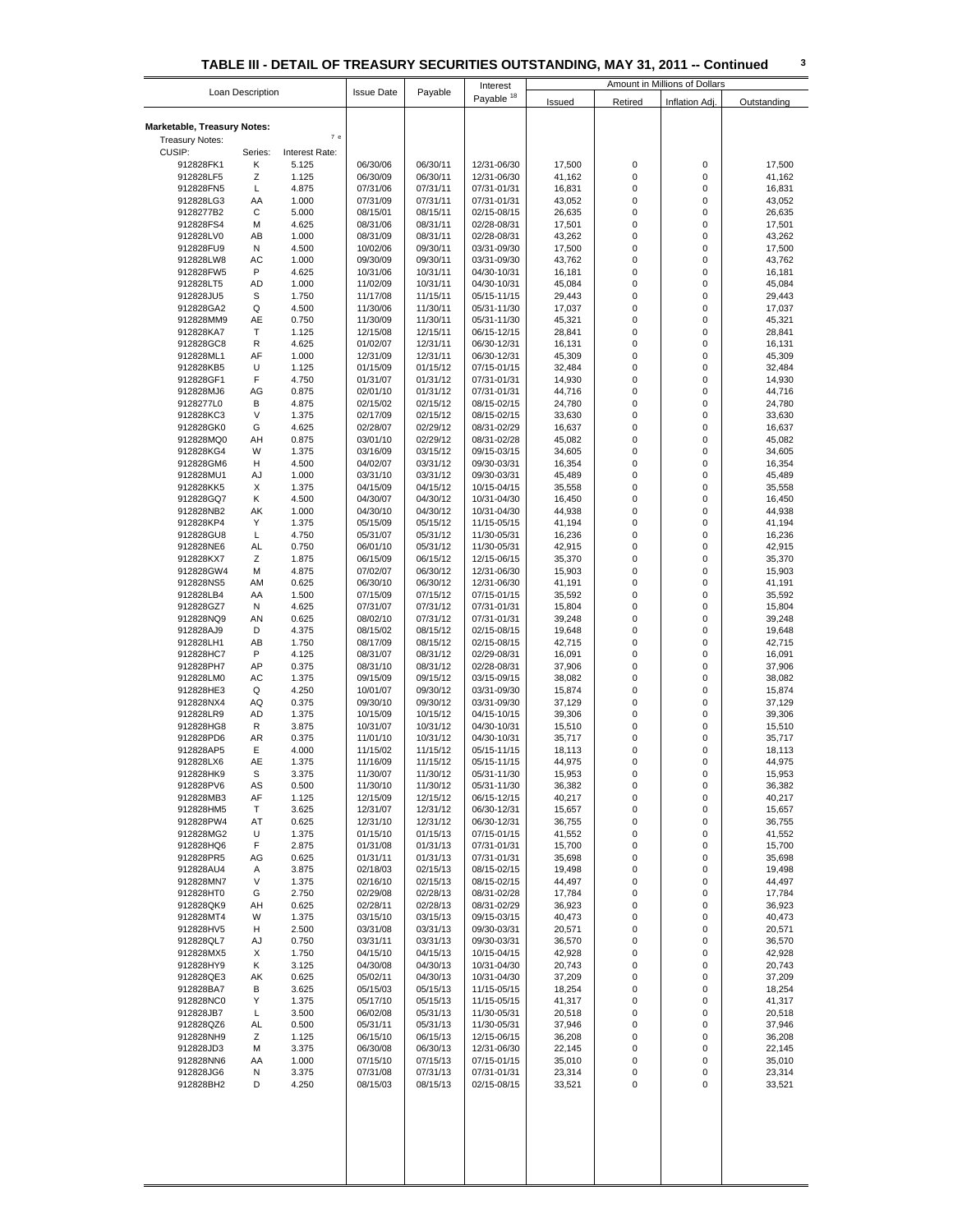|                                        |                  |                |                      |                      | Interest                   | Amount in Millions of Dollars |                            |                  |                  |
|----------------------------------------|------------------|----------------|----------------------|----------------------|----------------------------|-------------------------------|----------------------------|------------------|------------------|
|                                        | Loan Description |                | <b>Issue Date</b>    | Payable              | Payable <sup>18</sup>      | Issued                        | Retired                    | Inflation Adj.   | Outstanding      |
|                                        |                  |                |                      |                      |                            |                               |                            |                  |                  |
| Marketable, Treasury Notes--Continued: |                  |                |                      |                      |                            |                               |                            |                  |                  |
| CUSIP:                                 | Series:          | Interest Rate: |                      |                      |                            |                               |                            |                  |                  |
| 912828NU0                              | AB               | 0.750          | 08/16/10             | 08/15/13             | 02/15-08/15                | 36,036                        | $\mathbf 0$                | 0                | 36,036           |
| 912828JK7<br>912828NY2                 | P<br>AC          | 3.125<br>0.750 | 09/02/08<br>09/15/10 | 08/31/13<br>09/15/13 | 02/28-08/31<br>03/15-09/15 | 23,837<br>33,357              | $\mathbf 0$<br>0           | 0<br>0           | 23,837<br>33,357 |
| 912828JM3                              | Q                | 3.125          | 09/30/08             | 09/30/13             | 03/31-09/30                | 26,220                        | $\mathbf 0$                | 0                | 26,220           |
| 912828PB0                              | AD               | 0.500          | 10/15/10             | 10/15/13             | 04/15-10/15                | 32,280                        | $\mathbf 0$                | 0                | 32,280           |
| 912828JQ4                              | R                | 2.750          | 10/31/08             | 10/31/13             | 04/30-10/31                | 25,063                        | $\mathbf 0$                | 0                | 25,063           |
| 912828BR0                              | Ε                | 4.250          | 11/17/03             | 11/15/13             | 05/15-11/15                | 30,637                        | $\mathbf 0$                | 0                | 30,637           |
| 912828PU8                              | AE               | 0.500          | 11/15/10             | 11/15/13             | 05/15-11/15                | 32,853                        | $\mathbf 0$                | 0                | 32,853           |
| 912828JT8                              | S                | 2.000          | 12/01/08             | 11/30/13             | 05/31-11/30                | 27,819                        | $\mathbf 0$                | 0                | 27,819           |
| 912828PL8                              | AF               | 0.750          | 12/15/10             | 12/15/13             | 06/15-12/15                | 32,468                        | $\mathbf 0$                | 0                | 32,468           |
| 912828JW1                              | Т                | 1.500          | 12/31/08             | 12/31/13             | 06/30-12/31                | 30,044                        | $\mathbf 0$                | 0                | 30,044           |
| 912828PQ7                              | V                | 1.000          | 01/18/11             | 01/15/14             | 07/15-01/15                | 32,701                        | $\mathbf 0$                | 0                | 32,701           |
| 912828JZ4                              | G                | 1.750          | 02/02/09             | 01/31/14             | 07/31-01/31                | 31,273                        | $\mathbf 0$                | 0                | 31,273           |
| 912828CA6<br>912828QH6                 | в<br>W           | 4.000<br>1.250 | 02/17/04<br>02/15/11 | 02/15/14<br>02/15/14 | 08/15-02/15<br>08/15-02/15 | 28,081<br>32,735              | $\mathbf 0$<br>$\mathbf 0$ | $\mathsf 0$<br>0 | 28,081<br>32,735 |
| 912828KF6                              | н                | 1.875          | 03/02/09             | 02/28/14             | 08/31-02/28                | 33,714                        | $\mathbf 0$                | 0                | 33,714           |
| 912828PZ7                              | Х                | 1.250          | 03/15/11             | 03/15/14             | 09/15-03/15                | 32,000                        | $\mathbf 0$                | 0                | 32,000           |
| 912828KJ8                              | J                | 1.750          | 03/31/09             | 03/31/14             | 09/30-03/31                | 35,612                        | $\mathbf 0$                | 0                | 35,612           |
| 912828QC7                              | Υ                | 1.250          | 04/15/11             | 04/15/14             | 10/15-04/15                | 33,576                        | $\mathbf 0$                | 0                | 33,576           |
| 912828KN9                              | L                | 1.875          | 04/30/09             | 04/30/14             | 10/31-04/30                | 36,213                        | $\mathbf 0$                | 0                | 36,213           |
| 912828CJ7                              | C                | 4.750          | 05/17/04             | 05/15/14             | 11/15-05/15                | 27,303                        | $\mathbf 0$                | 0                | 27,303           |
| 912828QM5                              | Ζ                | 1.000          | 05/16/11             | 05/15/14             | 11/15-05/15                | 32,000                        | $\mathbf 0$                | 0                | 32,000           |
| 912828KV1                              | M                | 2.250          | 06/01/09             | 05/31/14             | 11/30-05/31                | 36,170                        | $\mathbf 0$                | 0                | 36,170           |
| 912828KY5                              | N                | 2.625          | 06/30/09             | 06/30/14             | 12/31-06/30                | 38,075                        | $\mathbf 0$                | 0                | 38,075           |
| 912828LC2                              | P                | 2.625          | 07/31/09             | 07/31/14             | 07/31-01/31                | 39,976                        | 0                          | 0                | 39,976           |
| 912828CT5                              | Ε                | 4.250          | 08/16/04             | 08/15/14             | 02/15-08/15                | 24,722                        | $\mathbf 0$                | 0                | 24,722           |
| 912828LK4                              | Q                | 2.375          | 08/31/09             | 08/31/14             | 02/28-08/31                | 40,175                        | $\mathbf 0$                | 0                | 40,175           |
| 912828LQ1                              | R                | 2.375          | 09/30/09             | 09/30/14             | 03/31-09/30                | 40,709                        | $\mathbf 0$                | 0                | 40,709           |
| 912828LS7<br>912828DC1                 | S<br>F           | 2.375<br>4.250 | 11/02/09             | 10/31/14<br>11/15/14 | 04/30-10/31                | 42,011                        | $\mathbf 0$<br>$\mathbf 0$ | 0<br>0           | 42,011           |
| 912828LZ1                              | $\mathsf{T}$     | 2.125          | 11/15/04<br>11/30/09 | 11/30/14             | 05/15-11/15<br>05/31-11/30 | 25,473<br>43,261              | $\mathbf 0$                | 0                | 25,473<br>43,261 |
| 912828ME7                              | U                | 2.625          | 12/31/09             | 12/31/14             | 06/30-12/31                | 43,245                        | $\mathbf 0$                | 0                | 43,245           |
| 912828MH0                              | G                | 2.250          | 02/01/10             | 01/31/15             | 07/31-01/31                | 42,685                        | $\mathbf 0$                | 0                | 42,685           |
| 912828DM9                              | в                | 4.000          | 02/15/05             | 02/15/15             | 08/15-02/15                | 34,215                        | $\mathbf 0$                | 0                | 34,215           |
| 912828MR8                              | н                | 2.375          | 03/01/10             | 02/28/15             | 08/31-02/28                | 43,033                        | $\mathbf 0$                | 0                | 43,033           |
| 912828MW7                              | J                | 2.500          | 03/31/10             | 03/31/15             | 09/30-03/31                | 43,421                        | $\mathbf 0$                | 0                | 43,421           |
| 912828MZ0                              | L                | 2.500          | 04/30/10             | 04/30/15             | 10/31-04/30                | 42,892                        | $\mathbf 0$                | 0                | 42,892           |
| 912828DV9                              | C                | 4.125          | 05/16/05             | 05/15/15             | 11/15-05/15                | 34,472                        | $\mathbf 0$                | 0                | 34,472           |
| 912828NF3                              | M                | 2.125          | 06/01/10             | 05/31/15             | 11/30-05/31                | 40,866                        | $\mathbf 0$                | $\mathsf 0$      | 40,866           |
| 912828NL0                              | Ν                | 1.875          | 06/30/10             | 06/30/15             | 12/31-06/30                | 39,132                        | $\mathbf 0$                | 0                | 39,132           |
| 912828NP1                              | P                | 1.750          | 08/02/10             | 07/31/15             | 07/31-01/31                | 38,214                        | $\mathbf 0$                | 0                | 38,214           |
| 912828EE6                              | Ε                | 4.250          | 08/15/05             | 08/15/15             | 02/15-08/15                | 32,470                        | $\mathbf 0$                | 0                | 32,470           |
| 912828NV8                              | Q                | 1.250          | 08/31/10             | 08/31/15             | 02/28-08/31                | 36,881                        | $\mathbf 0$                | 0                | 36,881           |
| 912828NZ9                              | R                | 1.250          | 09/30/10             | 09/30/15             | 03/31-09/30                | 36,103                        | $\mathbf 0$                | 0                | 36,103           |
| 912828PE4                              | S<br>F           | 1.250          | 11/01/10             | 10/31/15             | 04/30-10/31                | 35,718                        | $\mathbf 0$<br>$\mathbf 0$ | 0<br>0           | 35,718           |
| 912828EN6<br>912828PJ3                 | Т                | 4.500<br>1.375 | 11/15/05<br>11/30/10 | 11/15/15<br>11/30/15 | 05/15-11/15<br>05/31-11/30 | 23,221<br>36,379              | $\mathbf 0$                | 0                | 23,221<br>36,379 |
| 912828PM6                              | U                | 2.125          | 12/31/10             | 12/31/15             | 06/30-12/31                | 36,757                        | $\mathbf 0$                | 0                | 36,757           |
| 912828PS3                              | Т                | 2.000          | 01/31/11             | 01/31/16             | 07/31-01/31                | 35,698                        | $\mathbf 0$                | 0                | 35,698           |
| 912828EW6                              | в                | 4.500          | 02/15/06             | 02/15/16             | 08/15-02/15                | 21,842                        | 0                          | 0                | 21,842           |
| 912828KS8                              | G                | 2.625          | 03/02/09             | 02/29/16             | 08/31-02/28                | 23,179                        | $\mathbf 0$                | 0                | 23,179           |
| 912828QJ2                              | U                | 2.125          | 02/28/11             | 02/29/16             | 08/31-02/29                | 36,923                        | $\mathbf 0$                | 0                | 36,923           |
| 912828KT6                              | н                | 2.375          | 03/31/09             | 03/31/16             | 09/30-03/31                | 25,138                        | 0                          | 0                | 25,138           |
| 912828QA1                              | V                | 2.250          | 03/31/11             | 03/31/16             | 09/30-03/31                | 36,570                        | 0                          | 0                | 36,570           |
| 912828KR0                              | J                | 2.625          | 04/30/09             | 04/30/16             | 10/31-04/30                | 26,901                        | 0                          | 0                | 26,901           |
| 912828QF0                              | Х                | 2.000          | 05/02/11             | 04/30/16             | 10/31-04/30                | 37,209                        | 0                          | 0                | 37,209           |
| 912828FF2                              | С                | 5.125          | 05/15/06             | 05/15/16             | 11/15-05/15                | 23,294                        | 0<br>0                     | 0<br>0           | 23,294           |
| 912828KW9<br>912828QP8                 | Κ<br>Υ           | 3.250<br>1.750 | 06/01/09<br>05/31/11 | 05/31/16<br>05/31/16 | 11/30-05/31<br>11/30-05/31 | 26,896<br>37,946              | 0                          | 0                | 26,896<br>37,946 |
| 912828KZ2                              | L                | 3.250          | 06/30/09             | 06/30/16             | 12/31-06/30                | 27,784                        | 0                          | 0                | 27,784           |
| 912828LD0                              | М                | 3.250          | 07/31/09             | 07/31/16             | 07/31-01/31                | 28,701                        | 0                          | 0                | 28,701           |
| 912828FQ8                              | Ε                | 4.875          | 08/15/06             | 08/15/16             | 02/15-08/15                | 22,557                        | 0                          | 0                | 22,557           |
| 912828LL2                              | N                | 3.000          | 08/31/09             | 08/31/16             | 02/28-08/31                | 28,843                        | 0                          | 0                | 28,843           |
| 912828LP3                              | P                | 3.000          | 09/30/09             | 09/30/16             | 03/31-09/30                | 29,514                        | 0                          | 0                | 29,514           |
| 912828LU2                              | Q                | 3.125          | 11/02/09             | 10/31/16             | 04/30-10/31                | 31,764                        | 0                          | 0                | 31,764           |
| 912828FY1                              | F                | 4.625          | 11/15/06             | 11/15/16             | 05/15-11/15                | 23,294                        | 0                          | 0                | 23,294           |
| 912828MA5                              | R                | 2.750          | 11/30/09             | 11/30/16             | 05/31-11/30                | 32,961                        | 0                          | 0                | 32,961           |
| 912828MD9                              | S                | 3.250          | 12/31/09             | 12/31/16             | 06/30-12/31                | 32,948                        | 0                          | 0                | 32,948           |
| 912828MK3                              | G                | 3.125          | 02/01/10             | 01/31/17             | 07/31-01/31                | 32,521                        | 0                          | 0                | 32,521           |
| 912828GH7                              | В                | 4.625          | 02/15/07             | 02/15/17             | 07/15-01/15                | 22,193                        | 0                          | 0                | 22,193           |
| 912828MS6                              | н                | 3.000          | 03/01/10             | 02/28/17             | 08/31-02/28                | 32,786                        | 0                          | 0                | 32,786           |
| 912828MV9<br>912828NA4                 | J<br>Κ           | 3.250<br>3.125 | 03/31/10<br>04/30/10 | 03/31/17<br>04/30/17 | 09/30-03/31<br>10/31-04/30 | 33,083<br>32,682              | 0<br>0                     | 0<br>0           | 33,083<br>32,682 |
| 912828GS3                              | С                | 4.500          | 05/15/07             | 05/15/17             | 11/15-05/15                | 25,587                        | 0                          | 0                | 25,587           |
| 912828NG1                              | L                | 2.750          | 06/01/10             | 05/31/17             | 11/30-05/31                | 31,674                        | 0                          | 0                | 31,674           |
| 912828NK2                              | М                | 2.500          | 06/30/10             | 06/30/17             | 12/31-06/30                | 30,893                        | 0                          | 0                | 30,893           |
| 912828NR7                              | N                | 2.375          | 08/02/10             | 07/31/17             | 07/31-01/31                | 29,952                        | 0                          | 0                | 29,952           |
| 912828HA1                              | Ε                | 4.750          | 08/15/07             | 08/15/17             | 02/15-08/15                | 28,000                        | 0                          | 0                | 28,000           |
| 912828NW6                              | P                | 1.875          | 08/31/10             | 08/31/17             | 02/28-08/31                | 29,710                        | 0                          | 0                | 29,710           |
| 912828PA2                              | Q                | 1.875          | 09/30/10             | 09/30/17             | 03/31-09/30                | 29,914                        | 0                          | 0                | 29,914           |
| 912828PF1                              | R                | 1.875          | 11/01/10             | 10/31/17             | 04/30-10/31                | 29,595                        | 0                          | 0                | 29,595           |
| 912828HH6                              | F                | 4.250          | 11/15/07             | 11/15/17             | 05/15-11/15                | 27,674                        | 0                          | 0                | 27,674           |
|                                        |                  |                |                      |                      |                            |                               |                            |                  |                  |
|                                        |                  |                |                      |                      |                            |                               |                            |                  |                  |
|                                        |                  |                |                      |                      |                            |                               |                            |                  |                  |
|                                        |                  |                |                      |                      |                            |                               |                            |                  |                  |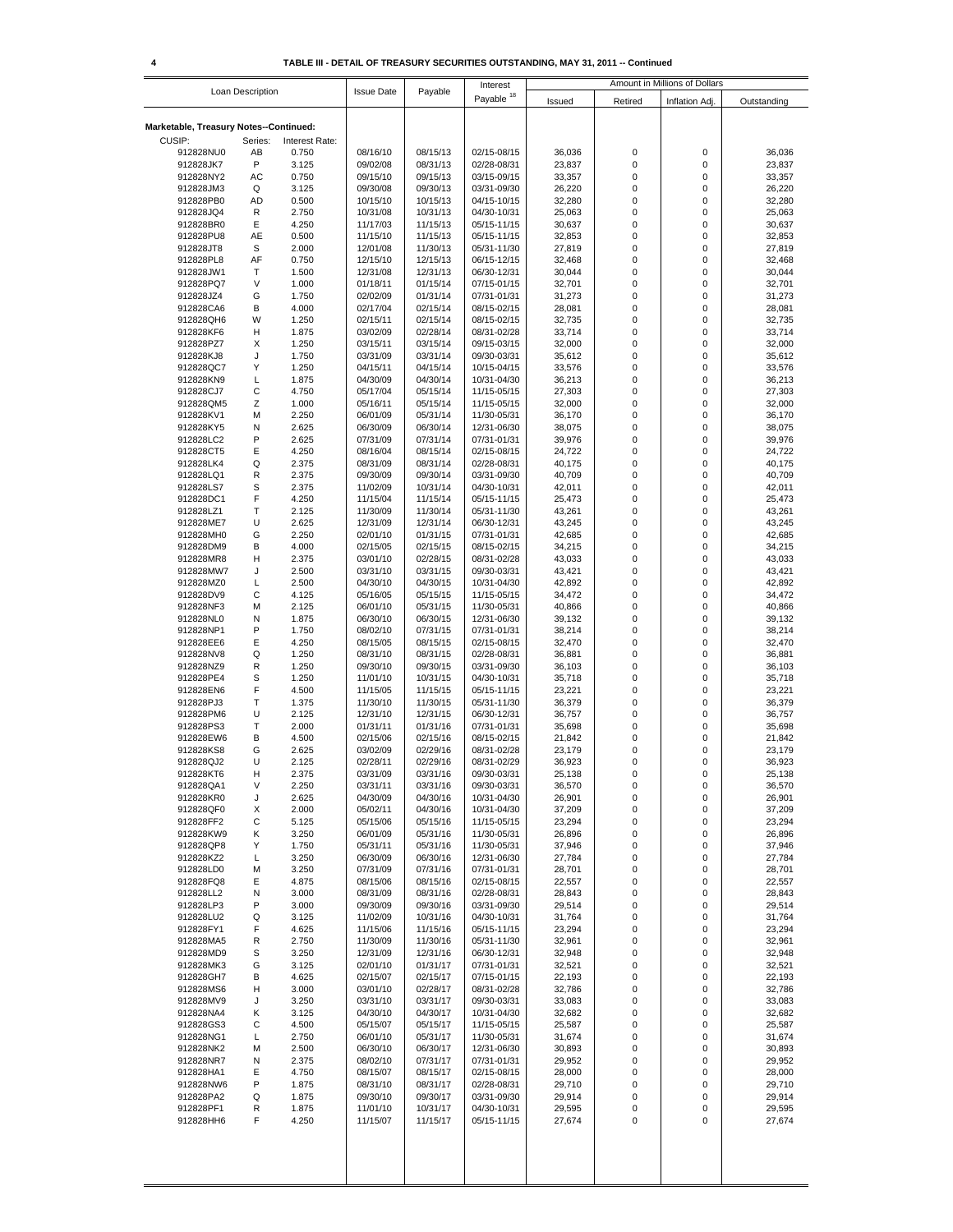|                                        |                                |                   |          | Interest              | Amount in Millions of Dollars |           |                |             |
|----------------------------------------|--------------------------------|-------------------|----------|-----------------------|-------------------------------|-----------|----------------|-------------|
| Loan Description                       |                                | <b>Issue Date</b> | Payable  | Payable <sup>18</sup> | Issued                        | Retired   | Inflation Adj. | Outstanding |
|                                        |                                |                   |          |                       |                               |           |                |             |
| Marketable, Treasury Notes--Continued: |                                |                   |          |                       |                               |           |                |             |
| CUSIP:                                 |                                |                   |          |                       |                               |           |                |             |
|                                        | Series:<br>Interest Rate:<br>S |                   | 11/30/17 | 05/31-11/30           |                               | 0         | 0              | 30,144      |
| 912828PK0<br>912828PN4                 | 2.250                          | 11/30/10          |          |                       | 30,144                        |           |                |             |
|                                        | Т<br>2.750                     | 12/31/10          | 12/31/17 | 06/30-12/31           | 30,454                        | 0         | 0              | 30,454      |
| 912828PT1                              | G<br>2.625                     | 01/31/11          | 01/31/18 | 07/31-01/31           | 29,578                        | 0         | 0              | 29,578      |
| 912828HR4                              | B<br>3.500                     | 02/15/08          | 02/15/18 | 08/15-02/15           | 39,205                        | 0         | 0              | 39,205      |
| 912828PY0                              | н<br>2.750                     | 02/28/11          | 02/28/18 | 08/31-02/29           | 30,593                        | 0         | 0              | 30,593      |
| 912828QB9                              | 2.875<br>J                     | 03/31/11          | 03/31/18 | 09/30-03/31           | 30,300                        | 0         | 0              | 30,300      |
| 912828QG8                              | Κ<br>2.625                     | 05/02/11          | 04/30/18 | 10/31-04/30           | 30,830                        | 0         | 0              | 30,830      |
| 912828HZ6                              | С<br>3.875                     | 05/15/08          | 05/15/18 | 11/15-05/15           | 34,078                        | 0         | 0              | 34,078      |
| 912828QQ6                              | L<br>2.375                     | 05/31/11          | 05/31/18 | 11/30-05/31           | 31,441                        | 0         | 0              | 31,441      |
| 912828JH4                              | Ε<br>4.000                     | 08/15/08          | 08/15/18 | 02/15-08/15           | 36,803                        | 0         | 0              | 36,803      |
| 912828JR2                              | F<br>3.750                     | 11/17/08          | 11/15/18 | 05/15-11/15           | 57,351                        | 0         | 0              | 57,351      |
| 912828KD1                              | B<br>2.750                     | 02/17/09          | 02/15/19 | 08/15-02/15           | 58,677                        | 0         | 0              | 58,677      |
| 912828KQ2                              | С<br>3.125                     | 05/15/09          | 05/15/19 | 11/15-05/15           | 64,411                        | 0         | 0              | 64,411      |
| 912828LJ7                              | Ε<br>3.625                     | 08/17/09          | 08/15/19 | 02/15-08/15           | 66,753                        | 0         | 0              |             |
|                                        | F                              |                   |          |                       |                               |           | 0              | 66,753      |
| 912828LY4                              | 3.375                          | 11/16/09          | 11/15/19 | 05/15-11/15           | 71,037                        | 0         |                | 71,037      |
| 912828MP2                              | в<br>3.625                     | 02/16/10          | 02/15/20 | 08/15-02/15           | 71,595                        | 0         | 0              | 71,595      |
| 912828ND8                              | C<br>3.500                     | 05/17/10          | 05/15/20 | 11/15-05/15           | 68,219                        | 0         | 0              | 68,219      |
| 912828NT3                              | Е<br>2.625                     | 08/16/10          | 08/15/20 | 02/15-08/15           | 67,850                        | 0         | 0              | 67,850      |
| 912828PC8                              | F<br>2.625                     | 11/15/10          | 11/15/20 | 05/15-11/15           | 67,410                        | 0         | 0              | 67,410      |
| 912828PX2                              | В<br>3.625                     | 02/15/11          | 02/15/21 | 08/15-02/15           | 67,585                        | 0         | 0              | 67,585      |
| 912828QN3                              | С<br>3.125                     | 05/16/11          | 05/15/21 | 11/15-05/15           | 23,999                        | 0         | 0              | 23,999      |
| Total Unmatured Treasury Notes         |                                |                   | .        |                       | 6,054,699                     | 0         | 0              | 6,054,699   |
| Total Matured Treasury Notes           |                                |                   | .        | .                     | 41                            | 0         | 0              | 41          |
|                                        |                                | .                 |          | .                     | 6,054,740                     | 0         | 0              | 6,054,740   |
|                                        |                                |                   |          |                       |                               |           |                |             |
| Marketable, Treasury Bonds:            |                                |                   |          |                       |                               |           |                |             |
|                                        | 7е                             |                   |          |                       |                               |           |                |             |
| Treasury Bonds:                        |                                |                   |          |                       |                               |           |                |             |
| CUSIP:                                 | Interest Rate:                 |                   |          |                       |                               |           |                |             |
| 912810DP0                              | 11.250                         | 02/15/85          | 02/15/15 | 08/15-02/15           | 12,668                        | (2, 148)  | 0              | 10,520      |
| 912810DS4                              | 10.625                         | 08/15/85          | 08/15/15 | 02/15-08/15           | 7,150                         | (3, 126)  | 0              | 4,024       |
| 912810DT2                              | 9.875                          | 11/29/85          | 11/15/15 | 05/15-11/15           | 6,900                         | (1, 315)  | 0              | 5,585       |
| 912810DV7                              | 9.250                          | 02/18/86          | 02/15/16 | 08/15-02/15           | 7,267                         | (1, 835)  | 0              | 5,432       |
| 912810DW5                              | 7.250                          | 05/15/86          | 05/15/16 | 11/15-05/15           | 18,824                        | 0         | 0              | 18,824      |
| 912810DX3                              | 7.500                          | 11/17/86          | 11/15/16 | 05/15-11/15           | 18,864                        | (77)      | 0              | 18,787      |
| 912810DY1                              | 8.750                          | 05/15/87          | 05/15/17 | 11/15-05/15           | 18,194                        | (2,635)   | 0              | 15,559      |
| 912810DZ8                              | 8.875                          | 08/17/87          | 08/15/17 | 02/15-08/15           | 14,017                        | (3,049)   | 0              | 10,968      |
| 912810EA2                              | 9.125                          | 05/16/88          | 05/15/18 | 11/15-05/15           | 8,709                         | (1, 991)  | 0              | 6,717       |
| 912810EB0                              | 9.000                          | 11/22/88          | 11/15/18 | 05/15-11/15           | 9,033                         | (1, 858)  | 0              | 7,174       |
|                                        |                                | 02/15/89          | 02/15/19 |                       |                               |           | 0              |             |
| 912810EC8                              | 8.875                          |                   |          | 08/15-02/15           | 19,251                        | (6, 160)  |                | 13,090      |
| 912810ED6                              | 8.125                          | 08/15/89          | 08/15/19 | 02/15-08/15           | 20,214                        | (1, 273)  | 0              | 18,941      |
| 912810EE4                              | 8.500                          | 02/15/90          | 02/15/20 | 08/15-02/15           | 10,229                        | (753)     | 0              | 9,476       |
| 912810EF1                              | 8.750                          | 05/15/90          | 05/15/20 | 11/15-05/15           | 10,159                        | (2,577)   | 0              | 7,582       |
| 912810EG9                              | 8.750                          | 08/15/90          | 08/15/20 | 02/15-08/15           | 21,419                        | (4, 359)  | 0              | 17,059      |
| 912810EH7                              | 7.875                          | 02/15/91          | 02/15/21 | 08/15-02/15           | 11,113                        | (1,038)   | 0              | 10,076      |
| 912810EJ3                              | 8.125                          | 05/15/91          | 05/15/21 | 11/15-05/15           | 11,959                        | (1,892)   | 0              | 10,067      |
| 912810EK0                              | 8.125                          | 08/15/91          | 08/15/21 | 02/15-08/15           | 12,163                        | (2,657)   | 0              | 9,506       |
| 912810EL8                              | 8.000                          | 11/15/91          | 11/15/21 | 05/15-11/15           | 32,798                        | (2, 166)  | 0              | 30,632      |
| 912810EM6                              | 7.250                          | 08/17/92          | 08/15/22 | 02/15-08/15           | 10,353                        | (225)     | 0              | 10,128      |
| 912810EN4                              | 7.625                          | 11/16/92          | 11/15/22 | 05/15-11/15           | 10,700                        | (3,276)   | 0              | 7,424       |
| 912810EP9                              | 7.125                          | 02/16/93          | 02/15/23 | 08/15-02/15           | 18,374                        | (2, 592)  | 0              | 15,782      |
| 912810EQ7                              | 6.250                          | 08/16/93          | 08/15/23 | 02/15-08/15           | 22,909                        | (250)     | 0              | 22,659      |
| 912810ES3                              | 7.500                          | 08/15/94          | 11/15/24 | 11/15-05/15           | 11,470                        | (1,866)   | 0              | 9,604       |
| 912810ET1                              | 7.625                          | 02/15/95          | 02/15/25 | 08/15-02/15           | 11,725                        | (2, 216)  | 0              | 9,509       |
|                                        |                                |                   |          |                       |                               |           |                |             |
| 912810EV6                              | 6.875                          | 08/15/95          | 08/15/25 | 02/15-08/15           | 12,602                        | (1, 415)  | 0              | 11,187      |
| 912810EW4                              | 6.000                          | 02/15/96          | 02/15/26 | 08/15-02/15           | 12,905                        | (67)      | 0              | 12,838      |
| 912810EX2                              | 6.750                          | 08/15/96          | 08/15/26 | 02/15-08/15           | 10,894                        | (2,083)   | 0              | 8,810       |
| 912810EY0                              | 6.500                          | 11/15/96          | 11/15/26 | 05/15-11/15           | 11,493                        | (633)     | 0              | 10,860      |
| 912810EZ7                              | 6.625                          | 02/18/97          | 02/15/27 | 08/15-02/15           | 10,456                        | (934)     | 0              | 9,522       |
| 912810FA1                              | 6.375                          | 08/15/97          | 08/15/27 | 02/15-08/15           | 10,736                        | (1,539)   | 0              | 9,197       |
| 912810FB9                              | 6.125                          | 11/17/97          | 11/15/27 | 05/15-11/15           | 22,519                        | (497)     | 0              | 22,021      |
| 912810FE3                              | 5.500                          | 08/17/98          | 08/15/28 | 02/15-08/15           | 11,776                        | 0         | 0              | 11,776      |
| 912810FF0                              | 5.250                          | 11/16/98          | 11/15/28 | 05/15-11/15           | 10,947                        | 0         | 0              | 10,947      |
| 912810FG8                              | 5.250                          | 02/16/99          | 02/15/29 | 08/15-02/15           | 11,350                        | 0         | 0              | 11,350      |
| 912810FJ2                              | 6.125                          | 08/16/99          | 08/15/29 | 02/15-08/15           | 11,179                        | 0         | 0              | 11,179      |
| 912810FM5                              | 6.250                          | 02/15/00          | 05/15/30 | 05/15-11/15           | 17,043                        | 0         | 0              | 17,043      |
| 912810FP8                              | 5.375                          | 02/15/01          | 02/15/31 | 08/15-02/15           | 16,428                        | 0         | 0              | 16,428      |
| 912810FT0                              | 4.500                          | 02/15/06          | 02/15/36 | 02/15-08/15           | 26,397                        | 0         | 0              | 26,397      |
| 912810PT9                              | 4.750                          | 02/15/07          | 02/15/37 | 08/15-02/15           | 16,589                        | 0         | 0              | 16,589      |
| 912810PU6                              | 5.000                          | 08/15/07          | 05/15/37 | 11/15-05/15           | 21,413                        | 0         | 0              | 21,413      |
| 912810PW2                              | 4.375                          | 02/15/08          | 02/15/38 | 08/15-02/15           | 22,525                        | 0         | 0              | 22,525      |
|                                        | 4.500                          | 08/15/08          | 05/15/38 | 11/15-05/15           | 25,500                        | 0         | 0              | 25,500      |
| 912810PX0                              |                                |                   |          |                       |                               |           |                |             |
| 912810QA9                              | 3.500                          | 02/17/09          | 02/15/39 | 08/15-02/15           | 25,909                        | 0         | 0              | 25,909      |
| 912810QB7                              | 4.250                          | 05/15/09          | 05/15/39 | 11/15-05/15           | 38,779                        | 0         | 0              | 38,779      |
| 912810QC5                              | 4.500                          | 08/17/09          | 08/15/39 | 02/15-08/15           | 41,431                        | 0         | 0              | 41,431      |
| 912810QD3                              | 4.375                          | 11/16/09          | 11/15/39 | 05/15-11/15           | 44,564                        | 0         | 0              | 44,564      |
| 912810QE1                              | 4.625                          | 02/16/10          | 02/15/40 | 08/15-02/15           | 44,902                        | 0         | 0              | 44,902      |
| 912810QH4                              | 4.375                          | 05/17/10          | 05/15/40 | 11/15-05/15           | 43,473                        | 0         | 0              | 43,473      |
| 912810QK7                              | 3.875                          | 08/16/10          | 08/15/40 | 02/15-08/15           | 43,213                        | 0         | 0              | 43,213      |
| 912810QL5                              | 4.250                          | 11/15/10          | 11/15/40 | 05/15-11/15           | 42,903                        | 0         | 0              | 42,903      |
| 912810QN1                              | 4.750                          | 02/15/11          | 02/15/41 | 08/15-02/15           | 43,005                        | 0         | 0              | 43,005      |
| 912810QQ4                              | 4.375                          | 05/16/11          | 05/15/41 | 11/15-05/15           | 16,000                        | 0         | 0              | 16,000      |
| Total Unmatured Treasury Bonds         |                                |                   | .        |                       | 1,023,392                     | (58, 502) | 0              | 964,890     |
| Total Matured Treasury Bonds           |                                |                   |          |                       | 39                            | 0         | 0              | 39          |
|                                        |                                |                   | <br>     |                       | 1,023,431                     | (58, 502) | 0              | 964,929     |
|                                        |                                |                   |          |                       |                               |           |                |             |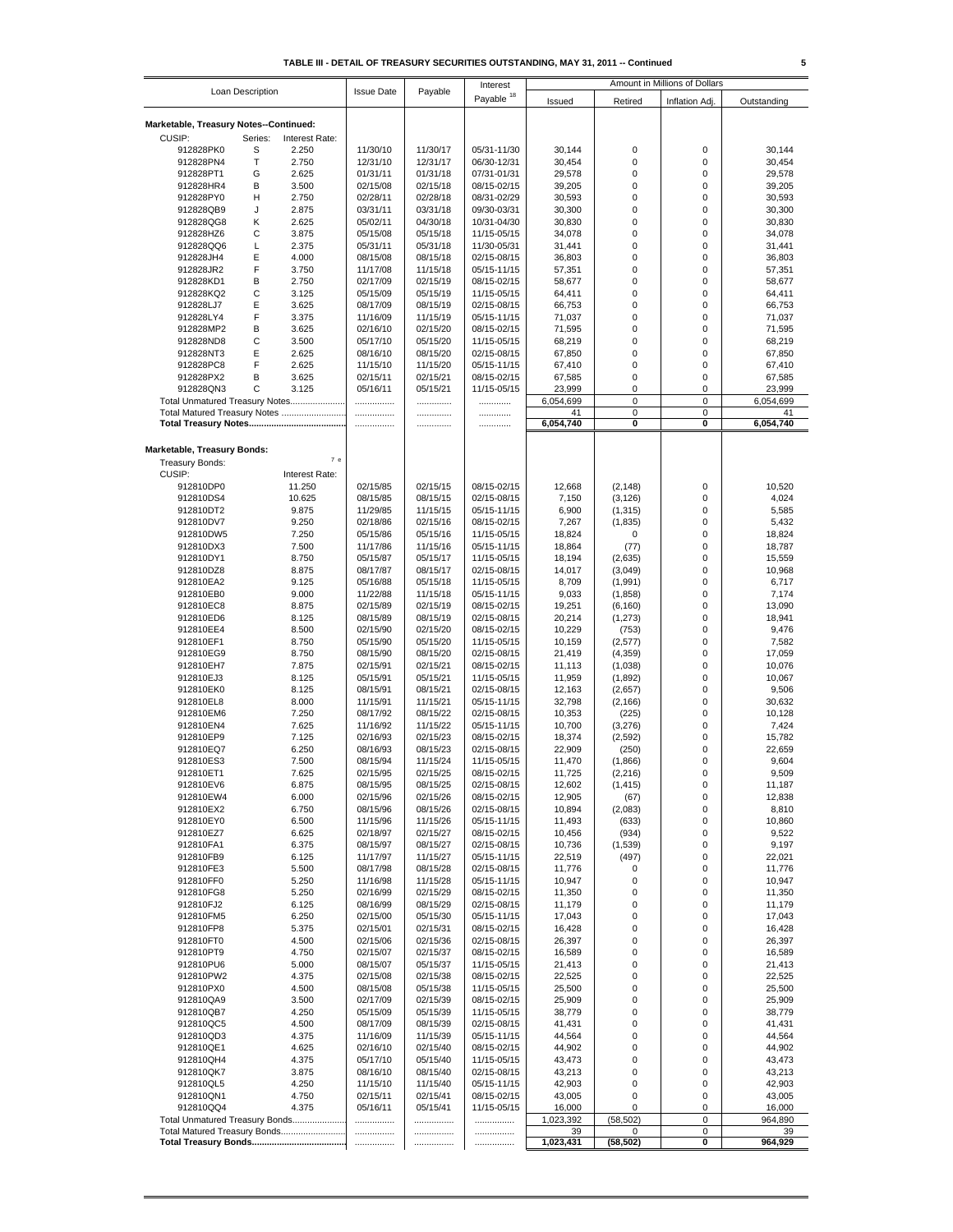|                                               |                  |                |                   |          | Interest     | INDLE III - DETAIL OF TREASURT SECURITIES OUTSTANDING, MAT 31, 2011 -- CONINIQUE |             | Amount in Millions of Dollars |             |
|-----------------------------------------------|------------------|----------------|-------------------|----------|--------------|----------------------------------------------------------------------------------|-------------|-------------------------------|-------------|
|                                               | Loan Description |                | <b>Issue Date</b> | Payable  | Payable $18$ | Issued                                                                           | Retired     | Inflation Adj.                | Outstanding |
| Marketable, Continued:                        |                  |                |                   |          |              |                                                                                  |             |                               |             |
| Treasury Inflation-Protected Securities:      |                  | 7e             |                   |          |              |                                                                                  |             |                               |             |
| CUSIP:                                        | Series:          | Interest Rate: |                   |          |              |                                                                                  |             |                               |             |
| 9128277J5                                     | Α                | 3.375          | 01/15/02          | 01/15/12 | 07/15-01/15  | 6,004                                                                            | $\mathbf 0$ | 1,550                         | 7,554       |
| 912828GN4                                     | J                | 2.000          | 04/30/07          | 04/15/12 | 10/15-04/15  | 17,281                                                                           | $\mathbf 0$ | 1,744                         | 19,025      |
| 912828AF7                                     | C                | 3.000          | 07/15/02          | 07/15/12 | 01/15-07/15  | 23,018                                                                           | 0           | 5,581                         | 28,599      |
| 912828HW3                                     | J                | 0.625          | 04/30/08          | 04/15/13 | 10/15-04/15  | 14,994                                                                           | 0           | 853                           | 15,847      |
| 912828BD1                                     | С                | 1.875          | 07/15/03          | 07/15/13 | 07/15-01/15  | 20,008                                                                           | 0           | 4,328                         | 24,337      |
| 912828BW9                                     | Α                | 2.000          | 01/15/04          | 01/15/14 | 07/15-01/15  | 21,002                                                                           | 0           | 4,390                         | 25,392      |
| 912828KM1                                     | Κ                | 1.250          | 04/30/09          | 04/15/14 | 10/15-04/15  | 15,265                                                                           | 0           | 849                           | 16,114      |
| 912828CP3                                     | D                | 2.000          | 07/15/04          | 07/15/14 | 07/15-01/15  | 19,002                                                                           | 0           | 3,518                         | 22,521      |
| 912828DH0                                     | A                | 1.625          | 01/18/05          | 01/15/15 | 07/15-01/15  | 19,001                                                                           | 0           | 3,229                         | 22,231      |
| 912828MY3                                     | Κ                | 0.500          | 04/30/10          | 04/15/15 | 10/15-04/15  | 21,234                                                                           | $\Omega$    | 655                           | 21,890      |
| 912828EA4                                     | D                | 1.875          | 07/15/05          | 07/15/15 | 07/15-01/15  | 17,000                                                                           | $\mathbf 0$ | 2,525                         | 19,525      |
| 912828ET3                                     | A                | 2.000          | 01/17/06          | 01/15/16 | 07/15-01/15  | 17,001                                                                           | 0           | 2,135                         | 19,135      |
| 912828QD5                                     | W                | 0.125          | 04/29/11          | 04/15/16 | 10/15-04/15  | 13,999                                                                           | 0           | 169                           | 14,169      |
| 912828FL9                                     | D                | 2.500          | 07/17/06          | 07/15/16 | 07/15-01/15  | 20,000                                                                           | 0           | 2,124                         | 22,124      |
| 912828GD6                                     | Α                | 2.375          | 01/16/07          | 01/15/17 | 07/15-01/15  | 17,249                                                                           | 0           | 1,859                         | 19,108      |
| 912828GX2                                     | D                | 2.625          | 07/16/07          | 07/15/17 | 07/15-01/15  | 13,998                                                                           | 0           | 1,090                         | 15,088      |
| 912828HN3                                     | A                | 1.625          | 01/15/08          | 01/15/18 | 07/15-01/15  | 16,417                                                                           | 0           | 1,089                         | 17,506      |
| 912828JE1                                     | D                | 1.375          | 07/15/08          | 07/15/18 | 07/15-01/15  | 14,970                                                                           | $\Omega$    | 538                           | 15,508      |
| 912828JX9                                     | A                | 2.125          | 01/15/09          | 01/15/19 | 07/15-01/15  | 14,740                                                                           | 0           | 597                           | 15,337      |
| 912828LA6                                     | D                | 1.875          | 07/15/09          | 07/15/19 | 07/15-01/15  | 15,177                                                                           | $\mathbf 0$ | 702                           | 15,879      |
| 912828MF4                                     | Α                | 1.375          | 01/15/10          | 01/15/20 | 07/15-01/15  | 18,973                                                                           | 0           | 627                           | 19,600      |
| 912828NM8                                     | D                | 1.250          | 07/15/10          | 07/15/20 | 07/15-01/15  | 32,378                                                                           | $\Omega$    | 789                           | 33,167      |
| 912828PP9                                     | A                | 1.125          | 01/31/11          | 01/15/21 | 07/15-01/15  | 36,678                                                                           | $\Omega$    | 784                           | 37,462      |
| 912810FR4                                     |                  | 2.375          | 07/30/04          | 01/15/25 | 07/15-01/15  | 28,001                                                                           | $\mathbf 0$ | 5,184                         | 33,185      |
| 912810FS2                                     |                  | 2.000          | 01/31/06          | 01/15/26 | 07/15-01/15  | 20,000                                                                           | 0           | 2,511                         | 22,511      |
| 912810PS1                                     |                  | 2.375          | 01/31/07          | 01/15/27 | 07/15-01/15  | 16,482                                                                           | 0           | 1,776                         | 18,259      |
| 912810PV4                                     |                  | 1.750          | 01/31/08          | 01/15/28 | 07/15-01/15  | 15,634                                                                           | $\mathbf 0$ | 1,037                         | 16,672      |
| 912810FD5                                     |                  | 3.625          | 04/15/98          | 04/15/28 | 10/15-04/15  | 16,808                                                                           | (25)        | 6,398                         | 23,182      |
| 912810PZ5                                     |                  | 2.500          | 01/30/09          | 01/15/29 | 07/15-01/15  | 14,151                                                                           | 0           | 573                           | 14,724      |
| 912810FH6                                     |                  | 3.875          | 04/15/99          | 04/15/29 | 10/15-04/15  | 19,722                                                                           | (225)       | 6,998                         | 26,495      |
| 912810FQ6                                     |                  | 3.375          | 10/15/01          | 04/15/32 | 04/15-10/15  | 5,012                                                                            | $\Omega$    | 1,296                         | 6,308       |
| 912810QF8                                     |                  | 2.125          | 02/26/10          | 02/15/40 | 08/15-02/15  | 15,171                                                                           | 0           | 509                           | 15,681      |
| 912810QP6                                     |                  | 2.125          | 02/28/11          | 02/15/41 | 08/15-02/15  | 9,494                                                                            | 0           | 191                           | 9,685       |
| Total Treasury Inflation-Protected Securities |                  |                |                   | .        |              | 585,867                                                                          | (250)       | 68,202                        | 653,818     |
|                                               |                  |                |                   | Various  | Various      | 10,239                                                                           | 0           | 0                             | 10,239      |
|                                               |                  |                |                   | .        |              | 9,252,781                                                                        | (58, 752)   | 68.202                        | 9,262,231   |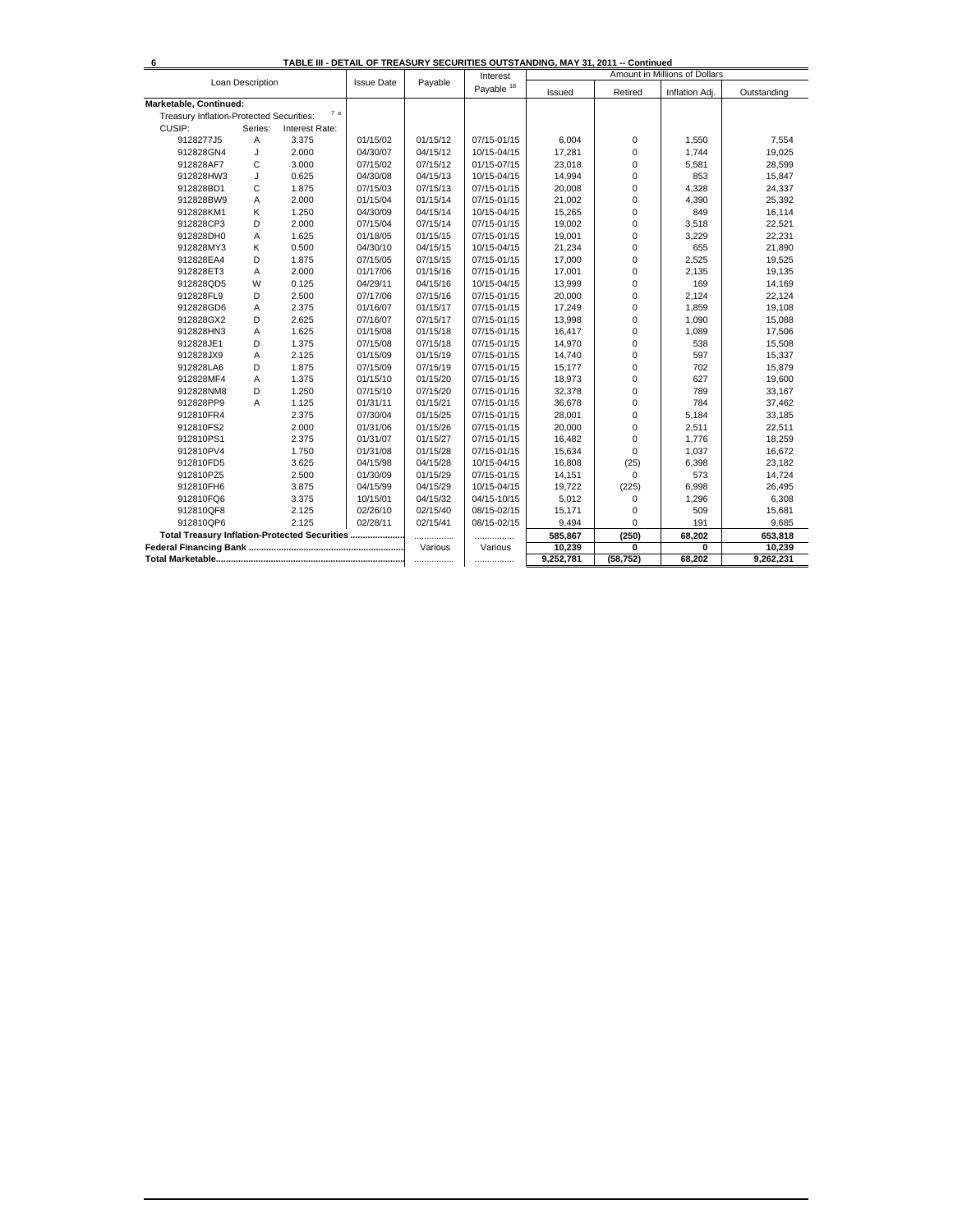|                                                  |                   |           | Interest              | Amount in Millions of Dollars |                               |             |
|--------------------------------------------------|-------------------|-----------|-----------------------|-------------------------------|-------------------------------|-------------|
| Loan Description                                 | <b>Issue Date</b> | Payable   | Payable <sup>18</sup> | Issued                        | (Retired) / Inflation<br>Adj. | Outstanding |
| Nonmarketable:                                   |                   |           |                       |                               |                               |             |
| <b>Domestic Series:</b>                          |                   |           |                       |                               |                               |             |
| Zero-coupon Treasury Bond                        | 10/27/89          | 10/15/19  | 10/15/19              | 4,522                         | 0                             | 4,522       |
| Zero-coupon Treasury Bond                        | 07/16/90          | 07/15/20  | 07/15/20              | 5,026                         | 0                             | 5,026       |
| Zero-coupon Treasury Bond (A)                    | 10/05/90          | 10/15/20  | 10/15/20              | 3                             | 0                             | 3           |
| Zero-coupon Treasury Bond (B)                    | 10/05/90          | 10/15/20  | 10/15/20              | 5,000                         | $\Omega$                      | 5,000       |
| Zero-coupon Treasury Bond                        | 01/14/91          | 01/15/21  | 01/15/21              | 4,941                         | 0                             | 4,941       |
| Zero-coupon Treasury Bond                        | 01/29/90          | 01/15/30  | 01/15/30              | 5,002                         | 0                             | 5,002       |
| Zero-coupon Treasury Bond                        | 04/16/90          | 04/15/30  | 04/15/30              | 3,501                         | 0                             | 3,501       |
| Zero-coupon Treasury Bond                        | 01/14/91          | 04/15/30  | 04/15/30              | 2,000                         | 0                             | 2,000       |
| Total Domestic Series                            | .                 | .         |                       | 29,995                        | $\mathbf{0}$                  | 29,995      |
| Foreign Series:                                  |                   |           |                       |                               |                               |             |
|                                                  | 02/01/11          | 07/01/11  | 07/01/11              | 400                           | 0                             | 400         |
|                                                  | 05/19/11          | 07/01/11  | 07/01/11              | 100                           | $\mathbf 0$                   | 100         |
|                                                  | 05/19/11          | 07/15/11  | 07/15/11              | 100                           | $\Omega$                      | 100         |
|                                                  | 05/19/11          | 08/01/11  | 08/01/11              | 100                           | 0                             | 100         |
| Zero-coupon Treasury Bond <sup>8</sup>           | 12/18/90          | 03/31/20  | 03/31/20              | 7,258                         | (4,537)                       | 2,721       |
| Zero-coupon Treasury Bond <sup>8</sup>           | 04/07/93          | 03/31/23  | 03/31/23              | 6,685                         | (6, 421)                      | 264         |
|                                                  | .                 | .         | .                     | 14,643                        | (10, 957)                     | 3,686       |
| State and Local Government Series:               |                   |           |                       |                               |                               |             |
| Treasury Time Deposit - Certificates             |                   |           |                       |                               |                               |             |
| of Indebtedness (Various rates)                  | Various           | .         | At maturity           | 504,728                       | (490, 978)                    | 13,750      |
| Treasury Time Deposit - Notes                    |                   |           |                       |                               |                               |             |
|                                                  | Various           | .         | Various               | 741,112                       | (595, 479)                    | 145,633     |
| Treasury Time Deposit - Bonds                    |                   |           |                       |                               |                               |             |
|                                                  | Various           | .         | Various               | 65,929                        | (53, 812)                     | 12,117      |
| Treasury Demand Deposit <sup>8</sup>             | Various           |           | Daily                 | 5,609                         | (1, 459)                      | 4,150       |
| <b>Total State and Local Government</b>          |                   |           |                       |                               |                               |             |
|                                                  |                   | .         |                       | 1,317,378                     | (1, 141, 727)                 | 175,651     |
| United States Savings Securities:                |                   |           |                       |                               |                               |             |
| 9 e<br>United States Savings Bonds:              |                   |           |                       |                               |                               |             |
|                                                  | Various           | On demand | At redemption         |                               | 2                             | 2           |
|                                                  | Various           | On demand | At redemption         | 284,787                       | (164, 438)                    | 120,349     |
|                                                  | Various           | On demand | Semiannually          | 16,820                        | (8, 573)                      | 8,247       |
|                                                  | Various           | On demand | Semiannually          | $\star$                       | 0                             |             |
|                                                  | Various           | On demand | At redemption         | 56,120                        | (14, 646)                     | 41,474      |
| Total United States Savings Bonds                | .                 | .         | .                     | 357,727                       | (187, 655)                    | 170,072     |
| United States Individual Retirement              |                   |           |                       |                               |                               |             |
|                                                  | Various           | On demand | At redemption         | 87                            | (75)                          | 11          |
| United States Retirement Plan                    |                   |           |                       |                               |                               |             |
| 12                                               | Various           | On demand | At redemption         | 399                           | (357)                         | 43          |
| United States Savings Stamps                     | Various           | On demand | At redemption         | 45                            | 0                             | 45          |
| Total Unmatured United States Savings Securities |                   | .         | .                     | 358,258                       | (188, 087)                    | 170,171     |
| Total Matured United States Savings Securities   |                   | .         |                       | 16,257                        | 0                             | 16,257      |
| Total United States Savings Securities           |                   | .         | .                     | 374,515                       | (188, 087)                    | 186,428     |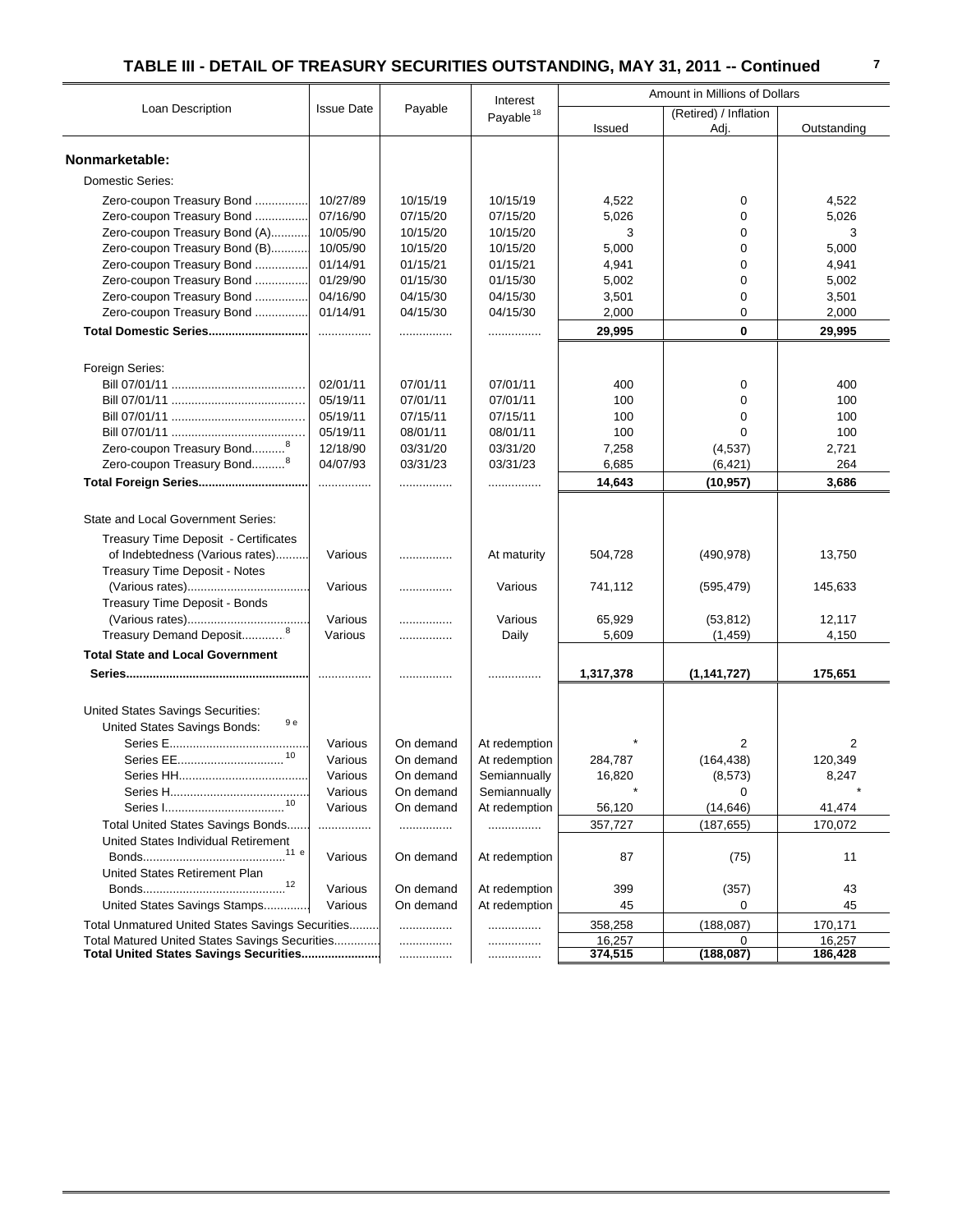|                                                                                          | Amount in Millions of Dollars |               |                |  |  |
|------------------------------------------------------------------------------------------|-------------------------------|---------------|----------------|--|--|
| Loan Description                                                                         | Issued / Inflation<br>Adj.    | (Retired)     | Outstanding    |  |  |
| Nonmarketable--Continued:                                                                |                               |               |                |  |  |
| Government Account Series - Held By the Public:                                          |                               |               |                |  |  |
|                                                                                          | $\mathbf{1}$                  | 0             | 1              |  |  |
|                                                                                          | 1                             | 0             | 1              |  |  |
|                                                                                          | 1,221                         | 0             | 1,221          |  |  |
|                                                                                          | 485                           | $\Omega$      | 485            |  |  |
| Deposits of Proceeds of Lands Withdrawn for Native Selection, Bureau of Indian Affairs   | $\star$                       | 0             |                |  |  |
| Deposits, Outer Continental Shelf Lands Act, Bonus Bids, Minerals Management Service     | $\overline{7}$                | 0<br>$\Omega$ | $\overline{7}$ |  |  |
|                                                                                          | 689                           |               | 689            |  |  |
|                                                                                          | 147                           | 0             | 147            |  |  |
|                                                                                          | 2                             | 0             | 2              |  |  |
|                                                                                          | 48                            | 0             | 48             |  |  |
|                                                                                          | 1                             | $\Omega$      |                |  |  |
|                                                                                          | $\star$                       | 0             |                |  |  |
|                                                                                          | 12                            | $\star$       | 12             |  |  |
|                                                                                          | 5                             | $\Omega$      | 5              |  |  |
|                                                                                          | 83                            | 0             | 83             |  |  |
|                                                                                          | 268                           | $\Omega$      | 268            |  |  |
|                                                                                          | 28                            | (9)           | 19             |  |  |
| Payments of Alleged Violators of Department of Energy Regulations, Department of Energy  | 74                            | $\mathbf 0$   | 74             |  |  |
|                                                                                          |                               |               |                |  |  |
| Relief and Rehabilitation, Longshoremen's and Harbor Workers' Compensation Act, As       | 3,982                         | $\Omega$      | 3,982          |  |  |
|                                                                                          | 43                            | 0             | 43             |  |  |
| Relief and Rehabilitation, Workmen's Compensation Act, Within the Disctrict of Columbia, | 3                             | 0             | 3              |  |  |
|                                                                                          |                               |               |                |  |  |
|                                                                                          | 3,518                         | 0             | 3,518          |  |  |
|                                                                                          | 1,182                         | 0             | 1,182          |  |  |
|                                                                                          | 10                            | 0<br>0        | 10<br>1        |  |  |
|                                                                                          | -1<br>273                     | 0             | 273            |  |  |
|                                                                                          |                               | 0             |                |  |  |
|                                                                                          | 73,335<br>22                  | $\Omega$      | 73,335<br>22   |  |  |
|                                                                                          | 23                            | O             | 23             |  |  |
|                                                                                          | 6                             | 0             | 6              |  |  |
|                                                                                          | 86                            | 0             | 86             |  |  |
|                                                                                          | $\star$                       | 0             |                |  |  |
|                                                                                          | 85,555                        | (10)          | 85,545         |  |  |
| <b>Government Account Series - Intragovernmental Holdings:</b>                           |                               |               |                |  |  |
| Abandoned Mines Reclamation Fund, Office of Surface Mining Reclamation and Enforcement   | 2,683                         | 0             | 2,683          |  |  |
|                                                                                          | 12.481                        | (5, 410)      | 7,071          |  |  |
|                                                                                          | 167                           | 0             | 167            |  |  |
|                                                                                          | 912                           | $\Omega$      | 912            |  |  |
|                                                                                          | 2,477                         | 0             | 2,477          |  |  |
|                                                                                          | 1,583                         | (30)          | 1,554          |  |  |
|                                                                                          | 2                             | 0             | 2              |  |  |
| Bonneville Power Administration Fund, Power Marketing Administration, Dept of Energy     | 289                           | $\Omega$      | 289            |  |  |
|                                                                                          | 10                            | 0             | 10             |  |  |
|                                                                                          | 5                             | $\Omega$      | 5              |  |  |
|                                                                                          | 2,087                         | 0             | 2,087          |  |  |
| Cheyenne River Sioux Tribe Terrestrial Wildlife Habitat Restoration Trust Fund           | 50                            | 0             | 50             |  |  |
|                                                                                          | 2,122                         | 0             | 2,122          |  |  |
| Christopher Columbus Scholarship Fund, Christopher Columbus Fellowship Foundation        | 1                             | $\Omega$      | 1              |  |  |
| Civil Service Retirement and Disability Fund, Office of Personnel Management             | 818,712                       | (77, 217)     | 741,495        |  |  |
|                                                                                          | 23                            | 0             | 23             |  |  |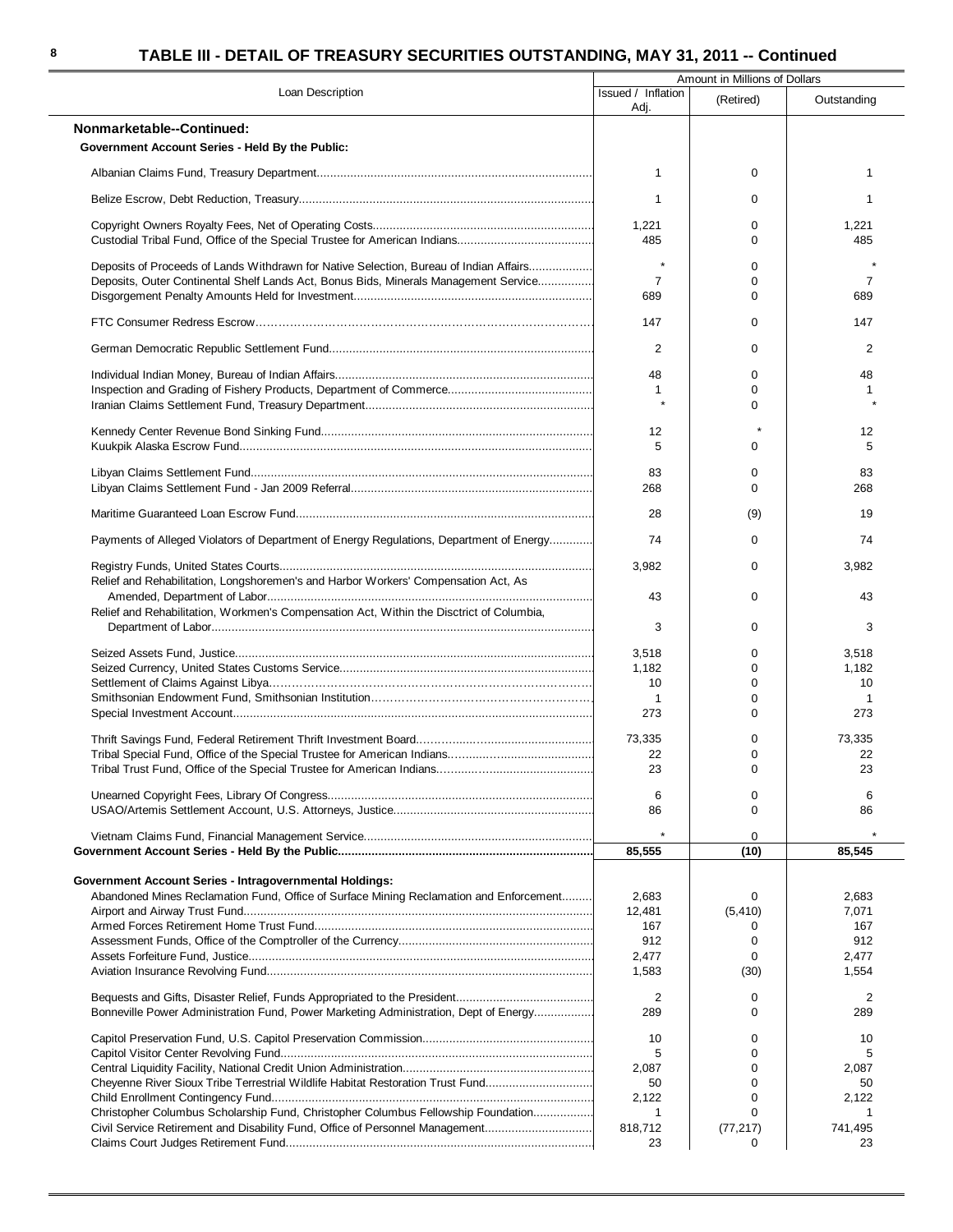|                                                                                               |                            | Amount in Millions of Dollars |                 |
|-----------------------------------------------------------------------------------------------|----------------------------|-------------------------------|-----------------|
| Loan Description                                                                              | Issued / Inflation<br>Adj. | (Retired)                     | Outstanding     |
| Nonmarketable--Continued:                                                                     |                            |                               |                 |
| <b>Government Account Series - Intragovernmental Holdings--Continued:</b>                     |                            |                               |                 |
|                                                                                               | 1                          | 0                             | 1               |
| Community Development Credit Union Revolving Fund National Credit Union Administration        | 8                          | $\mathbf 0$                   | 8               |
|                                                                                               | 8                          | 0                             | 8               |
|                                                                                               | 9                          | 0                             | 9               |
|                                                                                               | 22                         | 0                             | 22              |
|                                                                                               | 8                          | $\Omega$                      | 8               |
|                                                                                               | 1,949                      | $\Omega$                      | 1,949           |
|                                                                                               | 162,185                    | $\Omega$                      | 162,185         |
|                                                                                               | 335,789                    | (1,000)                       | 334,789         |
|                                                                                               | $\mathbf{1}$               | 0                             | 1               |
|                                                                                               | 3                          |                               | 3               |
|                                                                                               | 2                          | 0                             |                 |
|                                                                                               | 37,583<br>7,185            | $\mathbf 0$<br>0              | 37,583<br>7,185 |
|                                                                                               | 3,398                      | 0                             | 3,398           |
|                                                                                               | 127                        | (3)                           | 125             |
|                                                                                               |                            |                               |                 |
|                                                                                               | 8                          | 0                             | 8               |
|                                                                                               | 18,306                     | $\mathbf 0$                   | 18,306          |
|                                                                                               | 39,025                     | 0<br>$\Omega$                 | 39,025          |
|                                                                                               | 138                        | 0                             | 138             |
|                                                                                               | 1,227                      | 0                             | 1,227           |
|                                                                                               | -1                         |                               |                 |
|                                                                                               | 22,890                     | 0                             | 22,890          |
|                                                                                               | 119                        | (13)                          | 106             |
| Expenses and Refunds, Inspection and Grading of Farm Products, Agricultural Marketing Service |                            | 0                             |                 |
| Farm Credit Insurance Fund, Capital Corporation Investment Fund, Farm Credit Administration   | 3,240                      | (20)                          | 3,220           |
| Federal Aid to Wildlife Restoration, United States Fish and Wildlife Service                  | 899                        | (44)                          | 855             |
|                                                                                               | 212,652                    | (43,013)                      | 169,639         |
|                                                                                               | 360,312                    | (99, 422)                     | 260,890         |
| FHA - General and Special Risk Insurance Fund, Liquidating Account, Housing and Urban         |                            |                               |                 |
|                                                                                               | 3<br>9,056                 | 0<br>(797)                    | 3<br>8,260      |
|                                                                                               | 125                        | $\Omega$                      | 125             |
|                                                                                               | 2,634,205                  | (187, 591)                    | 2,446,613       |
|                                                                                               | 184,841                    | (106, 476)                    | 78,365          |
| Fishermen's Contingency Fund, National Oceanic and Atmospheric Administration                 | $\mathbf{1}$               | 0                             |                 |
| Foreign Fishing Observer Fund, National Oceanic and Atmospheric Administration                | $\mathbf{1}$               | 0                             | 1               |
|                                                                                               | 16,406<br>3,374            | (353)<br>0                    | 16,054<br>3,374 |
|                                                                                               |                            |                               |                 |
|                                                                                               | 81                         | 0                             | 81              |
|                                                                                               | 1                          | 0                             |                 |
|                                                                                               |                            | $\Omega$                      |                 |
| Guarantees of Mortgage-Backed Securities Fund, Government National Mortgage Association,      | 3,531                      | 0                             | 3,531           |
|                                                                                               |                            |                               |                 |
|                                                                                               | 6,402                      | 0                             | 6,402           |
| Harry S. Truman Memorial Scholarship Trust Fund, Harry S. Truman Scholarship Foundation       | 52                         | 0                             | 52              |
|                                                                                               | 3,533                      | 0                             | 3,533           |
|                                                                                               | 24,177<br>14               | 0<br>$\Omega$                 | 24,177<br>14    |
|                                                                                               |                            |                               |                 |
|                                                                                               | 106                        | 0                             | 106             |
|                                                                                               | 16                         | 0                             | 16              |
|                                                                                               | -1                         | $\Omega$                      |                 |
|                                                                                               | 37                         | $\Omega$                      | 37              |
| Japan-United States Friendship Trust Fund, Japan-United States Friendship Commission          | 39                         |                               | 39              |
|                                                                                               | 15                         | (1)                           | 14              |
|                                                                                               | 414                        | 0                             | 414             |
|                                                                                               | 501                        | 0                             | 501             |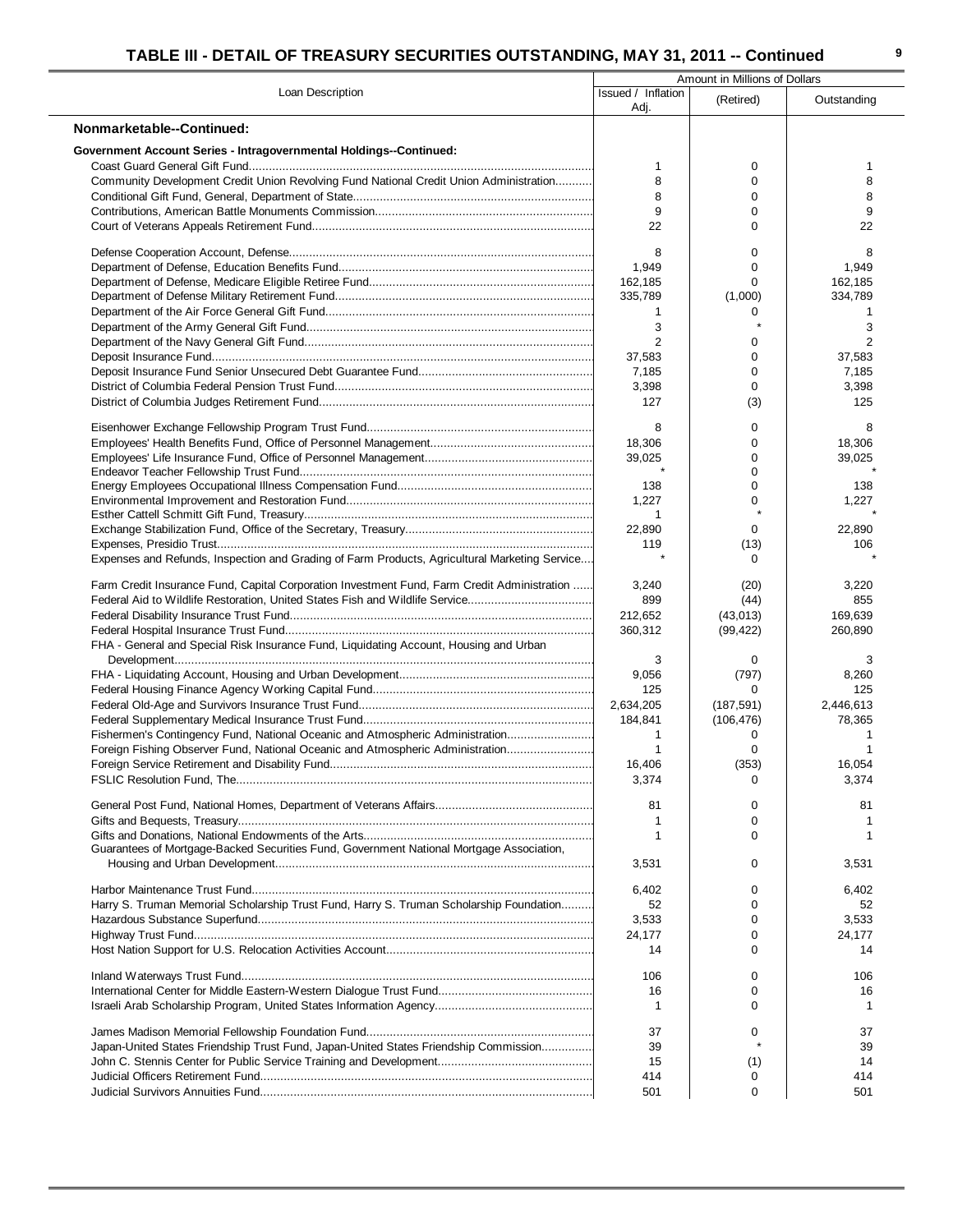|                                                                                           | Amount in Millions of Dollars |             |                |  |  |
|-------------------------------------------------------------------------------------------|-------------------------------|-------------|----------------|--|--|
| Loan Description                                                                          | Issued / Inflation<br>Adj.    | (Retired)   | Outstanding    |  |  |
| Nonmarketable--Continued:                                                                 |                               |             |                |  |  |
| Government Account Series - Intragovernmental Holdings--Continued:                        |                               |             |                |  |  |
|                                                                                           | 3,462                         | 0           | 3,462          |  |  |
|                                                                                           | 14                            | $\Omega$    | 14             |  |  |
|                                                                                           | 27                            | $\Omega$    | 27             |  |  |
|                                                                                           | 44                            | $\mathbf 0$ | 44             |  |  |
| Lower Brule Sioux Tribe Terrestrial Wildlife Habitat Restoration Trust Fund               | 16                            | $\Omega$    | 16             |  |  |
|                                                                                           | 439                           | $\mathbf 0$ | 439            |  |  |
|                                                                                           |                               |             |                |  |  |
|                                                                                           | $\star$                       | $\Omega$    |                |  |  |
|                                                                                           | $\star$                       | $\Omega$    |                |  |  |
| Morris K. Udall Scholarship and Excellence in National Environmental Policy Trust Fund    | 32                            | $\Omega$    | 32             |  |  |
|                                                                                           |                               |             |                |  |  |
| National Archives Trust Fund, National Archives and Records Administration                | 6                             | $\Omega$    | 6              |  |  |
|                                                                                           | 11,460                        | (1,000)     | 10,460         |  |  |
|                                                                                           | 2                             | 0           | 2              |  |  |
|                                                                                           | 5                             | $\Omega$    | 5              |  |  |
|                                                                                           | 28                            | $\mathbf 0$ | 28             |  |  |
|                                                                                           | 5                             | $\Omega$    | 5              |  |  |
|                                                                                           |                               |             |                |  |  |
|                                                                                           | 12,256                        | (4, 562)    | 7,694          |  |  |
|                                                                                           | 677                           | 0           | 677            |  |  |
|                                                                                           | 122                           | $\Omega$    | 122            |  |  |
| Natural Resource Damage Assessment and Restoration Fund, U.S. Fish and Wildlife Service,  |                               |             |                |  |  |
|                                                                                           | 447                           | $\Omega$    | 447            |  |  |
|                                                                                           | 50,619                        | (2, 354)    | 48,265         |  |  |
|                                                                                           |                               |             |                |  |  |
|                                                                                           | 2,005                         | 0           | 2,005          |  |  |
|                                                                                           |                               | $\Omega$    |                |  |  |
|                                                                                           | 21                            | (11)        | 10             |  |  |
|                                                                                           | 84                            | 0           | 84             |  |  |
| Operation and Maintenance, Indian Irrigation Systems, Bureau of Indian Affairs            | 34                            | $\mathbf 0$ | 34             |  |  |
| Overseas Private Investment Corporation, Insurance and Equity Non Credit Account          | 5,039                         | $\Omega$    | 5,039          |  |  |
|                                                                                           |                               | 0           | 62             |  |  |
|                                                                                           | 62                            |             |                |  |  |
|                                                                                           | 57                            | $\Omega$    | 57             |  |  |
|                                                                                           |                               | $\Omega$    |                |  |  |
|                                                                                           | 26,051                        | (10, 777)   | 15,275         |  |  |
|                                                                                           | 607                           | 0           | 607            |  |  |
|                                                                                           | 392                           | 0           | 392            |  |  |
|                                                                                           | 42,899                        | $\Omega$    | 42,899         |  |  |
|                                                                                           | 23                            | $\Omega$    | 23             |  |  |
|                                                                                           | $\star$                       | $\mathbf 0$ |                |  |  |
|                                                                                           | 239                           | $\Omega$    | 239            |  |  |
|                                                                                           | 296                           | $\Omega$    | 296            |  |  |
| Public Health Service Conditional Gift Fund, Health Resources and Services Administration | 3                             | 0           | 3              |  |  |
|                                                                                           |                               |             |                |  |  |
|                                                                                           | 848                           | (391)       | 457            |  |  |
| Reregistration and Expedited Processing Fund, Environmental Protection Agency Management  | 18                            | 0           | 18             |  |  |
|                                                                                           | 2                             | $\Omega$    | 2              |  |  |
|                                                                                           | 36                            | $\Omega$    | 36             |  |  |
|                                                                                           |                               |             |                |  |  |
| Science, Space and Technology Education Trust Fund, National Aeronautics and Space        |                               |             |                |  |  |
|                                                                                           | 15                            | 0           | 15             |  |  |
|                                                                                           | 449                           | $\Omega$    | 449            |  |  |
|                                                                                           |                               | $\Omega$    |                |  |  |
|                                                                                           | $\mathbf{1}$                  |             | 1              |  |  |
|                                                                                           | 1,469                         | (527)       | 942            |  |  |
|                                                                                           | 131                           | 0           | 131            |  |  |
|                                                                                           | 1,233                         | $\Omega$    | 1,233          |  |  |
|                                                                                           |                               |             |                |  |  |
|                                                                                           | 1,877                         | 0           | 1,877          |  |  |
|                                                                                           | 825                           | $\Omega$    | 825            |  |  |
|                                                                                           | 10                            | 0           | 10             |  |  |
|                                                                                           |                               |             |                |  |  |
|                                                                                           | 398                           | $\Omega$    | 398            |  |  |
|                                                                                           | 625                           | $\Omega$    | 625            |  |  |
|                                                                                           | 1,202                         | 0           | 1,202          |  |  |
| Trust Fund, The Barry Goldwater Scholarship and Excellence in Education Fund              | 66                            | $\Omega$    | 66             |  |  |
|                                                                                           | 90,763                        | (67,096)    | 23,668         |  |  |
|                                                                                           | 1,593                         | 0           | 1,593          |  |  |
| United States Government Life Insurance Fund, Department of Veterans Affairs              | 20                            | (2)         | 18             |  |  |
|                                                                                           |                               |             |                |  |  |
|                                                                                           | $\overline{7}$                | 0           | $\overline{7}$ |  |  |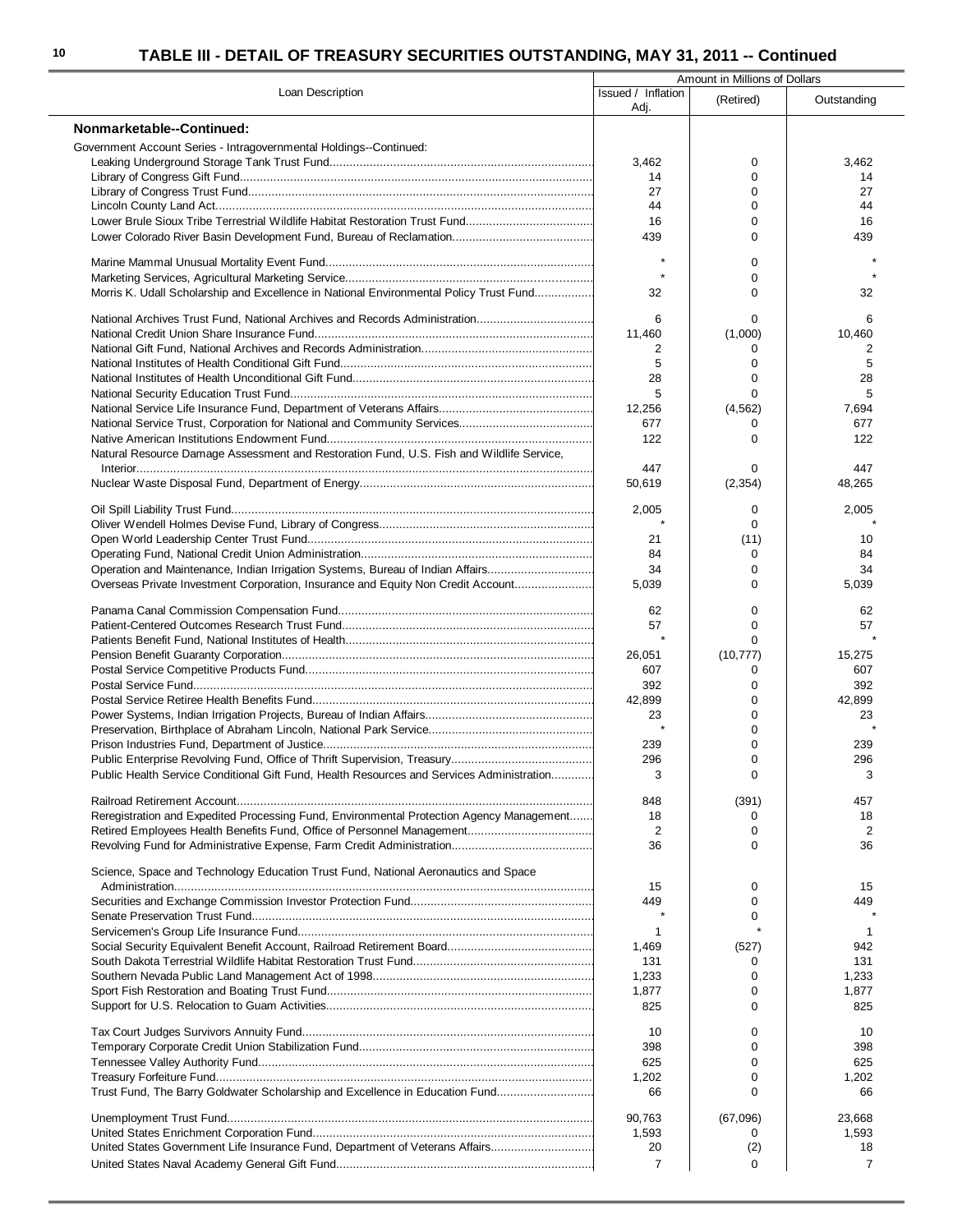|                                                                                            |                            | Amount in Millions of Dollars |               |
|--------------------------------------------------------------------------------------------|----------------------------|-------------------------------|---------------|
| Loan Description                                                                           | Issued / Inflation<br>Adj. | (Retired)                     | Outstanding   |
| Nonmarketable--Continued:                                                                  |                            |                               |               |
| Government Account Series - Intragovernmental Holdings--Continued:                         |                            |                               |               |
|                                                                                            | 221                        | $\Omega$                      | 221           |
|                                                                                            | 4.492                      | $\Omega$                      | 4.492         |
|                                                                                            | 176                        | $\Omega$                      | 176           |
|                                                                                            | 3,107                      | (33)                          | 3,073         |
|                                                                                            | 453                        | (165)                         | 288           |
| Veterans Special Life Insurance Fund, Trust Revolving Fund, Department of Veterans Affairs | 2,587                      | (617)                         | 1,970         |
|                                                                                            | 420                        | 0                             | 420           |
|                                                                                            | 44                         | 0                             | 44            |
|                                                                                            | 5,208,200                  | (608, 925)                    | 4,599,276     |
|                                                                                            | 5,293,755                  | (608, 934)                    | 4,684,821     |
|                                                                                            |                            |                               |               |
|                                                                                            | 493                        | 0                             | 493           |
| <b>Other Debt:</b>                                                                         |                            |                               |               |
| Not Subject to the Statutory Debt Limit:                                                   |                            |                               |               |
|                                                                                            |                            |                               | 239           |
|                                                                                            |                            |                               | 65            |
|                                                                                            |                            |                               | 172           |
|                                                                                            |                            |                               | 11            |
|                                                                                            |                            |                               | 487           |
| Subject to the Statutory Debt Limit:                                                       |                            |                               |               |
|                                                                                            |                            |                               | 193           |
|                                                                                            |                            |                               | 683           |
|                                                                                            |                            |                               | 876           |
|                                                                                            |                            |                               | 1,364         |
|                                                                                            |                            |                               |               |
|                                                                                            |                            |                               | 5,082,437     |
|                                                                                            |                            |                               | $-14,344,668$ |

# **TABLE IV - HISTORICAL DATA, MAY 31, 2011**

| (Millions of dollars)         |               |              |                           |               |               |               |
|-------------------------------|---------------|--------------|---------------------------|---------------|---------------|---------------|
| Comparative by Breakdown      | Current Month | One Year Ago | <b>Prior Fiscal Years</b> |               |               |               |
|                               | May 31, 2011  | May 31, 2010 | Sep. 30, 2010             | Sep. 30, 2009 | Sep. 30, 2008 | Sep. 30, 2007 |
|                               | 9,723,456     | 8,494,419    | 9,022,808                 | 7,551,862     | 5,808,692     | 5,049,306     |
| Intragovernmental Holdings    | 4,621,212     | 4,498,120    | 4,538,815                 | 4,357,967     | 4,216,033     | 3,958,348     |
| Total Public Debt Outstanding | 14.344.668    | 12,992,539   | 13,561,623                | 11,909,829    | 10,024,725    | 9,007,653     |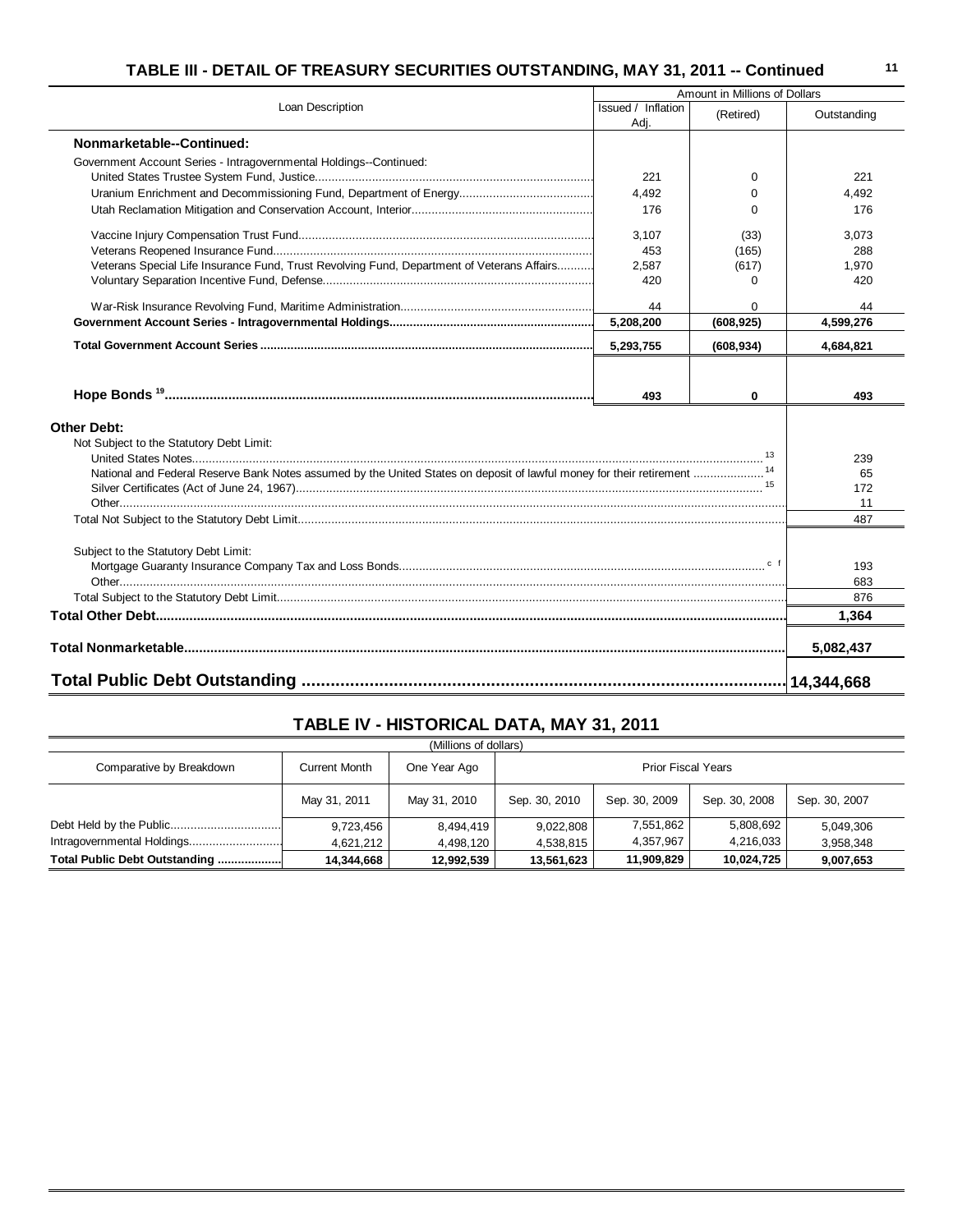# **12 TABLE V - HOLDINGS OF TREASURY SECURITIES IN STRIPPED FORM, MAY 31, 2011**

|                        |                  |                                                 | Corpus                 |                      |                          | Amount Outstanding in Thousands           |                                  |                                   |
|------------------------|------------------|-------------------------------------------------|------------------------|----------------------|--------------------------|-------------------------------------------|----------------------------------|-----------------------------------|
|                        | Loan Description |                                                 | <b>STRIP</b>           | <b>Maturity Date</b> |                          |                                           |                                  | Reconstituted<br>16<br>This Month |
|                        |                  |                                                 | <b>CUSIP</b>           |                      | Total<br>Outstanding     | Portion Held in<br><b>Unstripped Form</b> | Portion Held in<br>Stripped Form |                                   |
|                        |                  |                                                 |                        |                      |                          |                                           |                                  |                                   |
| <b>Treasury Bonds:</b> |                  |                                                 |                        |                      |                          |                                           |                                  |                                   |
| CUSIP:                 |                  | Interest Rate:                                  |                        |                      |                          |                                           |                                  |                                   |
| 912810DP0<br>912810DS4 |                  | 11.250<br>10.625                                | 912803AA1<br>912803AC7 | 02/15/15<br>08/15/15 | 10,520,299<br>4,023,916  | 9,671,079<br>3,347,537                    | 849,220<br>676,379               | 23,800<br>28.064                  |
| 912810DT2              |                  | 9.875                                           | 912803AE3              | 11/15/15             | 5,584,859                | 4,538,718                                 | 1,046,141                        | 120,320                           |
| 912810DV7              |                  | 9.250                                           | 912803AF0              | 02/15/16             | 5,431,754                | 5.344.046                                 | 87,708                           | 0                                 |
| 912810DW5              |                  | 7.250                                           | 912803AH6              | 05/15/16             | 18,823,551               | 18,044,510                                | 779,041                          | 2,400                             |
| 912810DX3              |                  | 7.500                                           | 912803AK9              | 11/15/16             | 18,787,448               | 17,684,719                                | 1,102,729                        | 7,000                             |
| 912810DY1              |                  | 8.750                                           | 912803AL7              | 05/15/17             | 15,559,169               | 12,292,649                                | 3,266,520                        | 43,500                            |
| 912810DZ8              |                  | 8.875                                           | 912803AM5              | 08/15/17             | 10,968,358               | 9,441,976                                 | 1,526,382                        | 312,400                           |
| 912810EA2              |                  | 9.125                                           | 912803AN3              | 05/15/18             | 6,717,439                | 4,902,756                                 | 1,814,683                        | 0                                 |
| 912810EB0              |                  | 9.000                                           | 912803AP8              | 11/15/18             | 7,174,470                | 5,439,007                                 | 1,735,463                        | 53,100                            |
| 912810EC8              |                  | 8.875                                           | 912803AQ6              | 02/15/19             | 13,090,498               | 10,622,296                                | 2,468,202                        | 163,920                           |
| 912810ED6              |                  | 8.125<br>8.500                                  | 912803AR4<br>912803AS2 | 08/15/19<br>02/15/20 | 18,940,932               | 17,802,750                                | 1,138,182                        | 173,016                           |
| 912810EE4<br>912810EF1 |                  | 8.750                                           | 912803AT0              | 05/15/20             | 9,476,268<br>7,582,183   | 8,352,765<br>6,837,073                    | 1,123,503<br>745,110             | 46,360<br>32,680                  |
| 912810EG9              |                  | 8.750                                           | 912803AU7              | 08/15/20             | 17,059,306               | 16,244,059                                | 815,247                          | 314,388                           |
| 912810EH7              |                  | 7.875                                           | 912803AV5              | 02/15/21             | 10,075,573               | 9,667,979                                 | 407,594                          | 375,480                           |
| 912810EJ3              |                  | 8.125                                           | 912803AW3              | 05/15/21             | 10,066,788               | 9,263,706                                 | 803,082                          | 346,264                           |
| 912810EK0              |                  | 8.125                                           | 912803AX1              | 08/15/21             | 9,506,382                | 8,946,529                                 | 559,853                          | 264,076                           |
| 912810EL8              |                  | 8.000                                           | 912803AY9              | 11/15/21             | 30,632,194               | 23,809,343                                | 6,822,851                        | 215,970                           |
| 912810EM6              |                  | 7.250                                           | 912803AZ6              | 08/15/22             | 10,127,790               | 9,268,636                                 | 859,154                          | 209,480                           |
| 912810EN4              |                  | 7.625                                           | 912803BA0              | 11/15/22             | 7,423,626                | 5,981,237                                 | 1,442,389                        | 262,720                           |
| 912810EP9              |                  | 7.125                                           | 912803BB8              | 02/15/23             | 15,782,061               | 12,100,269                                | 3,681,792                        | 95,600                            |
| 912810EQ7              |                  | 6.250                                           | 912803BC6              | 08/15/23             | 22,659,044               | 21,899,587                                | 759,457                          | 534,016                           |
| 912810ES3<br>912810ET1 |                  | 7.500<br>7.625                                  | 912803BD4<br>912803BE2 | 11/15/24<br>02/15/25 | 9,604,162<br>9,509,170   | 7,829,036<br>6,974,245                    | 1,775,126<br>2,534,925           | 513,460<br>78,960                 |
| 912810EV6              |                  | 6.875                                           | 912803BF9              | 08/15/25             | 11, 187, 207             | 9,005,292                                 | 2,181,915                        | 517,752                           |
| 912810EW4              |                  | 6.000                                           | 912803BG7              | 02/15/26             | 12,837,916               | 12,156,702                                | 681,214                          | 1,590,570                         |
| 912810EX2              |                  | 6.750                                           | 912803BH5              | 08/15/26             | 8,810,418                | 7,650,865                                 | 1,159,553                        | 2,220,320                         |
| 912810EY0              |                  | 6.500                                           | 912803BJ1              | 11/15/26             | 10,860,177               | 8,981,480                                 | 1,878,697                        | 1,566,480                         |
| 912810EZ7              |                  | 6.625                                           | 912803BK8              | 02/15/27             | 9,521,971                | 7,496,392                                 | 2,025,579                        | 911,240                           |
| 912810FA1              |                  | 6.375                                           | 912803BL6              | 08/15/27             | 9,196,756                | 5,830,787                                 | 3,365,969                        | 750,620                           |
| 912810FB9              |                  | 6.125                                           | 912803BM4              | 11/15/27             | 22,021,339               | 12,828,555                                | 9,192,784                        | 693,440                           |
| 912810FE3              |                  | 5.500                                           | 912803BP7              | 08/15/28             | 11,776,201               | 9,552,719                                 | 2,223,482                        | 647,620                           |
| 912810FF0              |                  | 5.250                                           | 912803BV4              | 11/15/28             | 10,947,052               | 8,496,826                                 | 2,450,226                        | 133,280                           |
| 912810FG8              |                  | 5.250                                           | 912803BW2              | 02/15/29             | 11,350,341               | 10,154,685                                | 1,195,656                        | 484,440                           |
| 912810FJ2              |                  | 6.125<br>6.250                                  | 912803CG6              | 08/15/29<br>05/15/30 | 11,178,580               | 7,922,290                                 | 3,256,290                        | 505,440                           |
| 912810FM5<br>912810FP8 |                  | 5.375                                           | 912803CH4<br>912803CK7 | 02/15/31             | 17,043,162<br>16,427,648 | 11,445,739<br>14,330,028                  | 5,597,423<br>2,097,620           | 2,249,082<br>687,260              |
| 912810FT0              |                  | 4.500                                           | 912803CX9              | 02/15/36             | 26,397,130               | 18,837,970                                | 7,559,160                        | 959,880                           |
| 912810PT9              |                  | 4.750                                           | 912803CZ4              | 02/15/37             | 16,589,456               | 11,630,951                                | 4,958,505                        | 437,340                           |
| 912810PU6              |                  | 5.000                                           | 912803DA8              | 05/15/37             | 21,413,045               | 16,965,757                                | 4,447,288                        | 651,408                           |
| 912810PW2              |                  | 4.375                                           | 912803DC4              | 02/15/38             | 22,525,149               | 18,035,979                                | 4,489,170                        | 73,344                            |
| 912810PX0              |                  | 4.500                                           | 912803DD2              | 05/15/38             | 25,500,123               | 20,772,663                                | 4,727,460                        | 383,840                           |
| 912810QA9              |                  | 3.500                                           | 912803DF7              | 02/15/39             | 25,908,569               | 24,809,759                                | 1,098,810                        | 205,760                           |
| 912810QB7              |                  | 4.250                                           | 912803DG5              | 05/15/39             | 38,778,773               | 27,921,513                                | 10,857,260                       | 485,440                           |
| 912810QC5              |                  | 4.500                                           | 912803DH3              | 08/15/39             | 41,430,538               | 29,969,078                                | 11,461,460                       | 911,520                           |
| 912810QD3              |                  | 4.375                                           | 912803DJ9              | 11/15/39             | 44,564,249               | 28,965,420                                | 15,598,829                       | 330,144                           |
| 912810QE1              |                  | 4.625                                           | 912803DK6              | 02/15/40             | 44,902,490               | 26,400,740                                | 18,501,750                       | 891,360                           |
| 912810QH4              |                  | 4.375                                           | 912803DM2              | 05/15/40             | 43,473,044               | 22,986,390                                | 20,486,654                       | 370,752                           |
| 912810QK7<br>912810QL5 |                  | 3.875<br>4.250                                  | 912803DN0<br>912803DP5 | 08/15/40<br>11/15/40 | 43,213,317<br>42,903,189 | 41,752,077<br>39,125,009                  | 1,461,240<br>3,778,180           | 493,500<br>656,080                |
| 912810QN1              |                  | 4.750                                           | 912803DQ3              | 02/15/41             | 43,004,945               | 37,752,805                                | 5,252,140                        | 2,163,820                         |
| 912810QQ4              |                  | 4.375                                           | 912803DS9              | 05/15/41             | 16,000,004               | 15,988,004                                | 12,000                           | 2,016                             |
|                        |                  |                                                 |                        |                      |                          |                                           |                                  |                                   |
|                        |                  |                                                 |                        |                      | 964,890,029              | 774,072,981                               | 190,817,048                      | 26,190,722                        |
|                        |                  |                                                 |                        |                      |                          |                                           |                                  |                                   |
|                        |                  | <b>Treasury Inflation-Protected Securities:</b> |                        |                      |                          |                                           |                                  |                                   |
| CUSIP:                 | Series:          | Interest Rate:                                  |                        |                      |                          |                                           |                                  |                                   |
| 9128277J5              | Α<br>J           | 3.375<br>2.000                                  | 912820GT8<br>912820PK7 | 01/15/12<br>04/15/12 | 7,554,109<br>19,024,575  | 7,554,109                                 | 0<br>0                           | 0<br>0                            |
| 912828GN4              | С                | 3.000                                           |                        |                      | 28,599,033               | 19,024,575<br>28,599,033                  | 0                                | 0                                 |
| 912828AF7<br>912828HW3 | J                | 0.625                                           | 912820HC4<br>912820QT7 | 07/15/12<br>04/15/13 | 15,847,037               | 15,847,037                                | 0                                | 0                                 |
| 912828BD1              | С                | 1.875                                           | 912820JA6              | 07/15/13             | 24,336,719               | 24,336,719                                | 0                                | 0                                 |
| 912828BW9              | Α                | 2.000                                           | 912820JT5              | 01/15/14             | 25,391,519               | 25,391,519                                | 0                                | 0                                 |
| 912828KM1              | Κ                | 1.250                                           | 912820TK3              | 04/15/14             | 16,113,820               | 16,113,820                                | 0                                | 0                                 |
| 912828CP3              | D                | 2.000                                           | 912820KL0              | 07/15/14             | 22,520,509               | 22,520,509                                | 0                                | 0                                 |
| 912828DH0              | Α                | 1.625                                           | 912820LE5              | 01/15/15             | 22,230,716               | 22,230,716                                | 0                                | 0                                 |
| 912828MY3              | Κ                | 0.500                                           | 912820VS3              | 04/15/15             | 21,889,506               | 21,889,506                                | 0                                | 0                                 |
| 912828EA4              | D                | 1.875                                           | 912820LX3              | 07/15/15             | 19,524,595               | 19,524,595                                | 0                                | 0                                 |
| 912828ET3              | Α<br>W           | 2.000<br>0.125                                  | 912820MQ7<br>912820XZ5 | 01/15/16             | 19,135,091               | 19,135,091                                | 0<br>0                           | 0<br>0                            |
| 912828QD5<br>912828FL9 | D                | 2.500                                           | 912820NH6              | 04/15/16<br>07/15/16 | 14,168,700<br>22,124,288 | 14,168,700<br>22,124,288                  | 0                                | 0                                 |
| 912828GD6              | Α                | 2.375                                           | 912820PA9              | 01/15/17             | 19,108,237               | 19,108,237                                | 0                                | 0                                 |
| 912828GX2              | D                | 2.625                                           | 912820PU5              | 07/15/17             | 15,088,344               | 15,088,344                                | 0                                | 0                                 |
| 912828HN3              | Α                | 1.625                                           | 912820QK6              | 01/15/18             | 17,506,012               | 17,506,012                                | 0                                | 0                                 |
| 912828JE1              | D                | 1.375                                           | 912820RB5              | 07/15/18             | 15,508,359               | 15,508,359                                | 0                                | 0                                 |
| 912828JX9              | Α                | 2.125                                           | 912820SV0              | 01/15/19             | 15,337,011               | 15,337,011                                | 0                                | 0                                 |
| 912828LA6              | D                | 1.875                                           | 912820TY3              | 07/15/19             | 15,879,352               | 15,879,352                                | 0                                | 0                                 |
| 912828MF4              | Α                | 1.375                                           | 912820VB0              | 01/15/20             | 19,600,310               | 19,600,310                                | 0                                | 0                                 |
| 912828NM8              | D                | 1.250                                           | 912820WF0              | 07/15/20             | 33,167,006               | 33,167,006                                | 0                                | 0                                 |
| 912828PP9              | А                | 1.125                                           | 912820XK8              | 01/15/21             | 37,462,227               | 37,462,227                                | 0                                | 0                                 |
| 912810FR4              |                  | 2.375                                           | 912803CN1              | 01/15/25             | 33,185,132               | 33,185,132                                | 0                                | 0                                 |
| 912810FS2              |                  | 2.000                                           | 912803CW1              | 01/15/26             | 22,511,332               | 22,511,332                                | 0                                | 0                                 |
| 912810PS1              |                  | 2.375                                           | 912803CY7              | 01/15/27             | 18,258,654               | 18,258,654                                | 0                                | 0                                 |
| 912810PV4<br>912810FD5 |                  | 1.750<br>3.625                                  | 912803DB6<br>912803BN2 | 01/15/28<br>04/15/28 | 16,671,756<br>23,181,508 | 16,671,756<br>23,174,602                  | 0<br>6,906                       | 0<br>0                            |
| 912810PZ5              |                  | 2.500                                           | 912803DE0              | 01/15/29             | 14,723,744               | 14,723,744                                | 0                                | 0                                 |
| 912810FH6              |                  | 3.875                                           | 912803CF8              | 04/15/29             | 26,494,733               | 26,324,868                                | 169,865                          | 0                                 |
| 912810FQ6              |                  | 3.375                                           | 912803CL5              | 04/15/32             | 6,308,299                | 6,308,299                                 | 0                                | 0                                 |
| 912810QF8              |                  | 2.125                                           | 912803DL4              | 02/15/40             | 15,680,732               | 15,680,732                                | 0                                | 0                                 |
| 912810QP6              |                  | 2.125                                           | 912803DR1              | 02/15/41             | 9,685,485                | 9,685,485                                 | 0                                | 0                                 |
|                        |                  |                                                 |                        |                      |                          |                                           |                                  |                                   |
|                        |                  |                                                 |                        |                      | 653,818,449              | 653,641,678                               | 176,771                          | 0                                 |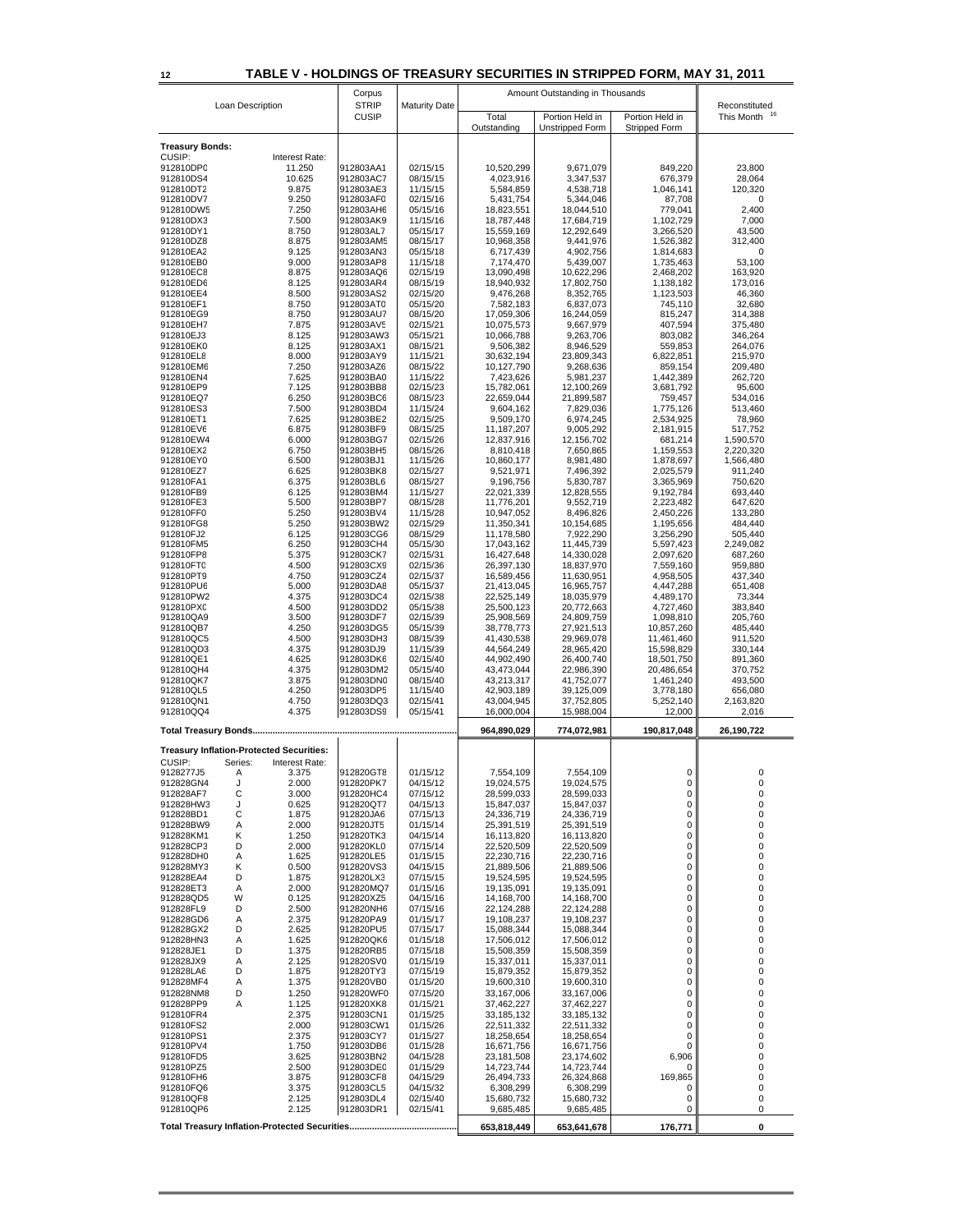| TABLE V - HOLDINGS OF TREASURY SECURITIES IN STRIPPED FORM, MAY 31, 2011 -- Continued |              |                              | Corpus                 |                      |                                                    | 13                       |                             |                      |
|---------------------------------------------------------------------------------------|--------------|------------------------------|------------------------|----------------------|----------------------------------------------------|--------------------------|-----------------------------|----------------------|
| Loan Description                                                                      |              | <b>STRIP</b><br><b>CUSIP</b> | <b>Maturity Date</b>   | Total                | Amount Outstanding in Thousands<br>Portion Held in | Portion Held in          | Reconstituted<br>This Month |                      |
|                                                                                       |              |                              |                        |                      | Outstanding                                        | <b>Unstripped Form</b>   | Stripped Form               |                      |
| <b>Treasury Notes:</b>                                                                |              |                              |                        |                      |                                                    |                          |                             |                      |
| CUSIP:<br>912828FK1                                                                   | Series:<br>κ | Interest Rate:<br>5.125      | 912820NG8              | 06/30/11             | 17,500,283                                         | 17,199,483               | 300,800                     | 14,400               |
| 912828LF5                                                                             | Ζ            | 1.125                        | 912820TX5              | 06/30/11             | 41,162,207                                         | 41,130,207               | 32,000                      | 0                    |
| 912828FN5                                                                             | L            | 4.875                        | 912820NK9              | 07/31/11             | 16,830,671                                         | 16,420,111               | 410,560                     | 0                    |
| 912828LG3<br>9128277B2                                                                | AA<br>С      | 1.000<br>5.000               | 912820UC9<br>912820GL5 | 07/31/11<br>08/15/11 | 43,051,576<br>26,635,316                           | 43,041,576<br>24,725,262 | 10,000<br>1,910,054         | 0<br>0               |
| 912828FS4                                                                             | м            | 4.625                        | 912820NP8              | 08/31/11             | 17,500,676                                         | 17,316,676               | 184,000                     | 0                    |
| 912828LV0                                                                             | AB           | 1.000                        | 912820UF2              | 08/31/11             | 43,261,581                                         | 43,246,221               | 15,360                      | 0                    |
| 912828FU9<br>912828LW8                                                                | N<br>AC      | 4.500<br>1.000               | 912820NR4<br>912820UK1 | 09/30/11<br>09/30/11 | 17,500,158<br>43,761,802                           | 17,324,058<br>43,749,402 | 176,100<br>12,400           | 0<br>0               |
| 912828FW5                                                                             | P            | 4.625                        | 912820NT0              | 10/31/11             | 16,181,388                                         | 15,904,108               | 277,280                     | 0                    |
| 912828LT5                                                                             | <b>AD</b>    | 1.000                        | 912820UQ8              | 10/31/11             | 45,084,377                                         | 45,084,377               | 0                           | 0                    |
| 912828JU5<br>912828GA2                                                                | S<br>Q       | 1.750<br>4.500               | 912820RN9<br>912820NX1 | 11/15/11<br>11/30/11 | 29,443,187<br>17,036,550                           | 29,134,034<br>16,895,260 | 309,153<br>141,290          | $\mathbf 0$<br>0     |
| 912828MM9                                                                             | AE           | 0.750                        | 912820UU9              | 11/30/11             | 45,321,257                                         | 45,216,507               | 104,750                     | 0                    |
| 912828KA7                                                                             | т            | 1.125                        | 912820SS7              | 12/15/11             | 28,840,506                                         | 28,772,346               | 68,160                      | 0                    |
| 912828GC8                                                                             | R            | 4.625                        | 912820NZ6              | 12/31/11             | 16,131,258                                         | 16,115,258               | 16,000                      | 0                    |
| 912828ML1<br>912828KB5                                                                | AF<br>U      | 1.000<br>1.125               | 912820VA2<br>912820SW8 | 12/31/11<br>01/15/12 | 45,309,106<br>32,483,616                           | 45,223,506<br>32,480,732 | 85,600<br>2,884             | 0<br>0               |
| 912828GF1                                                                             | F            | 4.750                        | 912820PC5              | 01/31/12             | 14,930,221                                         | 14,863,537               | 66,684                      | 0                    |
| 912828MJ6                                                                             | AG           | 0.875                        | 912820VD6              | 01/31/12             | 44,716,055                                         | 44,706,455               | 9,600                       | $\mathbf 0$          |
| 9128277L0<br>912828KC3                                                                | В<br>V       | 4.875<br>1.375               | 912820GV3<br>912820SZ1 | 02/15/12<br>02/15/12 | 24,779,838<br>33,629,572                           | 23,454,730<br>33,428,452 | 1,325,108<br>201,120        | 2.160<br>0           |
| 912828GK0                                                                             | G            | 4.625                        | 912820PG6              | 02/29/12             | 16,636,927                                         | 16,575,647               | 61,280                      | 0                    |
| 912828MQ0                                                                             | AΗ           | 0.875                        | 912820VL8              | 02/29/12             | 45,081,761                                         | 45,075,361               | 6,400                       | 0                    |
| 912828KG4                                                                             | W            | 1.375                        | 912820TE7              | 03/15/12<br>03/31/12 | 34,604,963                                         | 34,601,763               | 3,200<br>98.800             | 0                    |
| 912828GM6<br>912828MU1                                                                | н<br>AJ      | 4.500<br>1.000               | 912820PJ0<br>912820VN4 | 03/31/12             | 16,353,663<br>45,488,746                           | 16,254,863<br>45,465,146 | 23,600                      | 0<br>0               |
| 912828KK5                                                                             | Х            | 1.375                        | 912820TJ6              | 04/15/12             | 35,557,616                                         | 35,540,016               | 17,600                      | 0                    |
| 912828GQ7                                                                             | Κ            | 4.500                        | 912820PM3              | 04/30/12             | 16,450,419                                         | 16,391,219               | 59,200                      | 0                    |
| 912828NB2<br>912828KP4                                                                | АK<br>Y      | 1.000<br>1.375               | 912820VT1<br>912820TP2 | 04/30/12<br>05/15/12 | 44,937,931<br>41,193,756                           | 44,935,531<br>41,069,316 | 2,400<br>124,440            | 0<br>0               |
| 912828GU8                                                                             | Г            | 4.750                        | 912820PR2              | 05/31/12             | 16,235,887                                         | 16, 137, 487             | 98.400                      | 0                    |
| 912828NE6                                                                             | AL           | 0.750                        | 912820VY0              | 05/31/12             | 42,915,290                                         | 42,892,890               | 22,400                      | 0                    |
| 912828KX7<br>912828GW4                                                                | Ζ<br>м       | 1.875<br>4.875               | 912820TU1<br>912820PT8 | 06/15/12<br>06/30/12 | 35,370,103<br>15,903,423                           | 35,370,103<br>15,886,143 | 0<br>17,280                 | 0<br>0               |
| 912828NS5                                                                             | AM           | 0.625                        | 912820WE3              | 06/30/12             | 41,191,295                                         | 41,187,775               | 3,520                       | 0                    |
| 912828LB4                                                                             | AA           | 1.500                        | 912820TZ0              | 07/15/12             | 35,592,401                                         | 35,591,201               | 1,200                       | $\mathbf 0$          |
| 912828GZ7                                                                             | N            | 4.625                        | 912820PW1              | 07/31/12             | 15,803,679                                         | 15,726,343               | 77,336                      | 0                    |
| 912828NQ9<br>912828AJ9                                                                | AN<br>D      | 0.625<br>4.375               | 912820WK9<br>912820HF7 | 07/31/12<br>08/15/12 | 39,247,932<br>19,647,976                           | 39,243,132<br>18,247,200 | 4,800<br>1,400,776          | $\mathbf 0$<br>2,120 |
| 912828LH1                                                                             | AB           | 1.750                        | 912820UE5              | 08/15/12             | 42,714,780                                         | 42,449,100               | 265,680                     | 0                    |
| 912828HC7                                                                             | P            | 4.125                        | 912820PZ4              | 08/31/12             | 16,091,100                                         | 16,089,500               | 1,600                       | 0                    |
| 912828PH7                                                                             | AP<br>AC     | 0.375<br>1.375               | 912820WN3              | 08/31/12<br>09/15/12 | 37,906,127                                         | 37,888,527               | 17,600<br>0                 | 0<br>0               |
| 912828LMC<br>912828HE3                                                                | Q            | 4.250                        | 912820UJ4<br>912820QB6 | 09/30/12             | 38,081,890<br>15,873,928                           | 38,081,890<br>15,873,928 | 0                           | $\mathbf 0$          |
| 912828NX4                                                                             | AQ           | 0.375                        | 912820WS2              | 09/30/12             | 37,129,436                                         | 37,129,436               | 0                           | 0                    |
| 912828LR9                                                                             | AD           | 1.375                        | 912820UN5              | 10/15/12             | 39,305,708                                         | 39,305,708               | 0                           | 0                    |
| 912828HG8<br>912828PD6                                                                | R<br>AR      | 3.875<br>0.375               | 912820QD2<br>912820WX1 | 10/31/12<br>10/31/12 | 15,509,891<br>35,717,229                           | 15,498,691<br>35,717,229 | 11,200<br>0                 | 0<br>0               |
| 912828AP5                                                                             | Е            | 4.000                        | 912820HL4              | 11/15/12             | 18,112,742                                         | 17,110,709               | 1,002,033                   | 0                    |
| 912828LX6                                                                             | AE           | 1.375                        | 912820UT2              | 11/15/12             | 44,974,831                                         | 44,864,600               | 110,231                     | 0                    |
| 912828HK9<br>912828PV6                                                                | S<br>AS      | 3.375<br>0.500               | 912820QG5<br>912820XD4 | 11/30/12<br>11/30/12 | 15,953,078<br>36,382,437                           | 15,953,078<br>36,375,237 | 0<br>7.200                  | 0<br>0               |
| 912828MB3                                                                             | AF           | 1.125                        | 912820UX3              | 12/15/12             | 40,217,333                                         | 40,214,133               | 3,200                       | 0                    |
| 912828HM5                                                                             | т            | 3.625                        | 912820QJ9              | 12/31/12             | 15,657,080                                         | 15,657,080               | 0                           | 0                    |
| 912828PW4<br>912828MG2                                                                | AT           | 0.625                        | 912820XH5              | 12/31/12             | 36,754,531                                         | 36,754,531               | 0                           | $\mathbf 0$          |
| 912828HQ6                                                                             | U<br>F       | 1.375<br>2.875               | 912820VC8<br>912820QM2 | 01/15/13<br>01/31/13 | 41,551,861<br>15,700,214                           | 41,551,861<br>15,698,214 | 0<br>2,000                  | 0<br>0               |
| 912828PR5                                                                             | AG           | 0.625                        | 912820XM4              | 01/31/13             | 35,697,595                                         | 35,697,595               | 0                           | 0                    |
| 912828AU4                                                                             | Α            | 3.875                        | 912820HR1              | 02/15/13             | 19,498,396                                         | 18,605,698               | 892,698                     | 500                  |
| 912828MN7<br>912828HT0                                                                | V<br>G       | 1.375<br>2.750               | 912820VG9<br>912820QQ3 | 02/15/13<br>02/28/13 | 44,497,109<br>17,784,087                           | 44,409,389<br>17,784,040 | 87,720<br>47                | 0<br>0               |
| 912828QK9                                                                             | AH           | 0.625                        | 912820XT9              | 02/28/13             | 36,923,048                                         | 36,923,048               | 0                           | 0                    |
| 912828MT4                                                                             | W            | 1.375                        | 912820VM6              | 03/15/13             | 40,473,341                                         | 40,470,141               | 3,200                       | 0                    |
| 912828HV5<br>912828QL7                                                                | н<br>AJ      | 2.500<br>0.750               | 912820QS9<br>912820XXC | 03/31/13<br>03/31/13 | 20,571,094<br>36,569,654                           | 20,569,094<br>36,569,654 | 2,000<br>0                  | 0<br>0               |
| 912828MX5                                                                             | X            | 1.750                        | 912820VR5              | 04/15/13             | 42,928,259                                         | 42,925,059               | 3,200                       | 0                    |
| 912828HY9                                                                             | Κ            | 3.125                        | 912820QV2              | 04/30/13             | 20,742,759                                         | 20,742,759               | 0                           | 0                    |
| 912828QE3                                                                             | AΚ           | 0.625                        | 912820YB7              | 04/30/13             | 37,208,643                                         | 37,208,643               | 0                           | 0                    |
| 912828BA7<br>912828NC0                                                                | В<br>Υ       | 3.625<br>1.375               | 912820HX8<br>912820VX2 | 05/15/13<br>05/15/13 | 18,253,553<br>41,316,930                           | 17,610,271<br>41,314,590 | 643,282<br>2,340            | 6,400<br>0           |
| 912828JB7                                                                             | L            | 3.500                        | 912820QY6              | 05/31/13             | 20,518,499                                         | 20,518,499               | 0                           | 0                    |
| 912828QZ6                                                                             | AL           | 0.500                        | 912820YH4              | 05/31/13             | 37,945,951                                         | 37,945,951               | 0                           | 0                    |
| 912828NH9<br>912828JD3                                                                | Ζ<br>М       | 1.125<br>3.375               | 912820WB9<br>912820RA7 | 06/15/13<br>06/30/13 | 36,208,074<br>22,144,867                           | 36,208,074<br>22,144,867 | 0<br>0                      | 0<br>0               |
| 912828NN6                                                                             | AA           | 1.000                        | 912820WG8              | 07/15/13             | 35,009,971                                         | 35,009,971               | 0                           | 0                    |
| 912828JG6                                                                             | Ν            | 3.375                        | 912820RD1              | 07/31/13             | 23,314,208                                         | 23,312,608               | 1,600                       | 0                    |
| 912828BH2                                                                             | D<br>AB      | 4.250<br>0.750               | 912820JE8<br>912820WL7 | 08/15/13<br>08/15/13 | 33,521,123<br>36,036,141                           | 32,913,593<br>36,012,141 | 607,530<br>24,000           | 7,400                |
| 912828NU0<br>912828JK7                                                                | P            | 3.125                        | 912820RF6              | 08/31/13             | 23,837,284                                         | 23,835,620               | 1,664                       | 0<br>8,000           |
| 912828NY2                                                                             | AC           | 0.750                        | 912820WR4              | 09/15/13             | 33,356,878                                         | 33,356,878               | 0                           | 0                    |
| 912828JM3                                                                             | Q            | 3.125                        | 912820RJ8              | 09/30/13             | 26,219,897                                         | 26,219,385               | 512                         | 0                    |
| 912828PB0<br>912828JQ4                                                                | AD<br>R      | 0.500<br>2.750               | 912820WV5<br>912820RK5 | 10/15/13<br>10/31/13 | 32,280,261<br>25,063,374                           | 32,280,261<br>25,063,374 | 0<br>0                      | 0<br>0               |
| 912828BR0                                                                             | Е            | 4.250                        | 912820JN8              | 11/15/13             | 30,636,844                                         | 29,607,226               | 1,029,618                   | 0                    |
| 912828PU8                                                                             | AE           | 0.500                        | 912820XAC              | 11/15/13             | 32,853,372                                         | 32,851,372               | 2,000                       | 0                    |
| 912828JT8<br>912828PL8                                                                | S<br>AF      | 2.000<br>0.750               | 912820SQ1<br>912820XE2 | 11/30/13<br>12/15/13 | 27,819,417<br>32,467,615                           | 27,714,417<br>32,467,615 | 105,000<br>0                | 0<br>0               |
| 912828JW1                                                                             | Т            | 1.500                        | 912820SU2              | 12/31/13             | 30,043,540                                         | 30,037,180               | 6,360                       | 0                    |
| 912828PQ7                                                                             | V            | 1.000                        | 912820XJ1              | 01/15/14             | 32,701,304                                         | 32,701,304               | 0                           | 0                    |
| 912828JZ4                                                                             | G            | 1.750                        | 912820SX6              | 01/31/14             | 31,273,435                                         | 31,273,435               | 0                           | 0                    |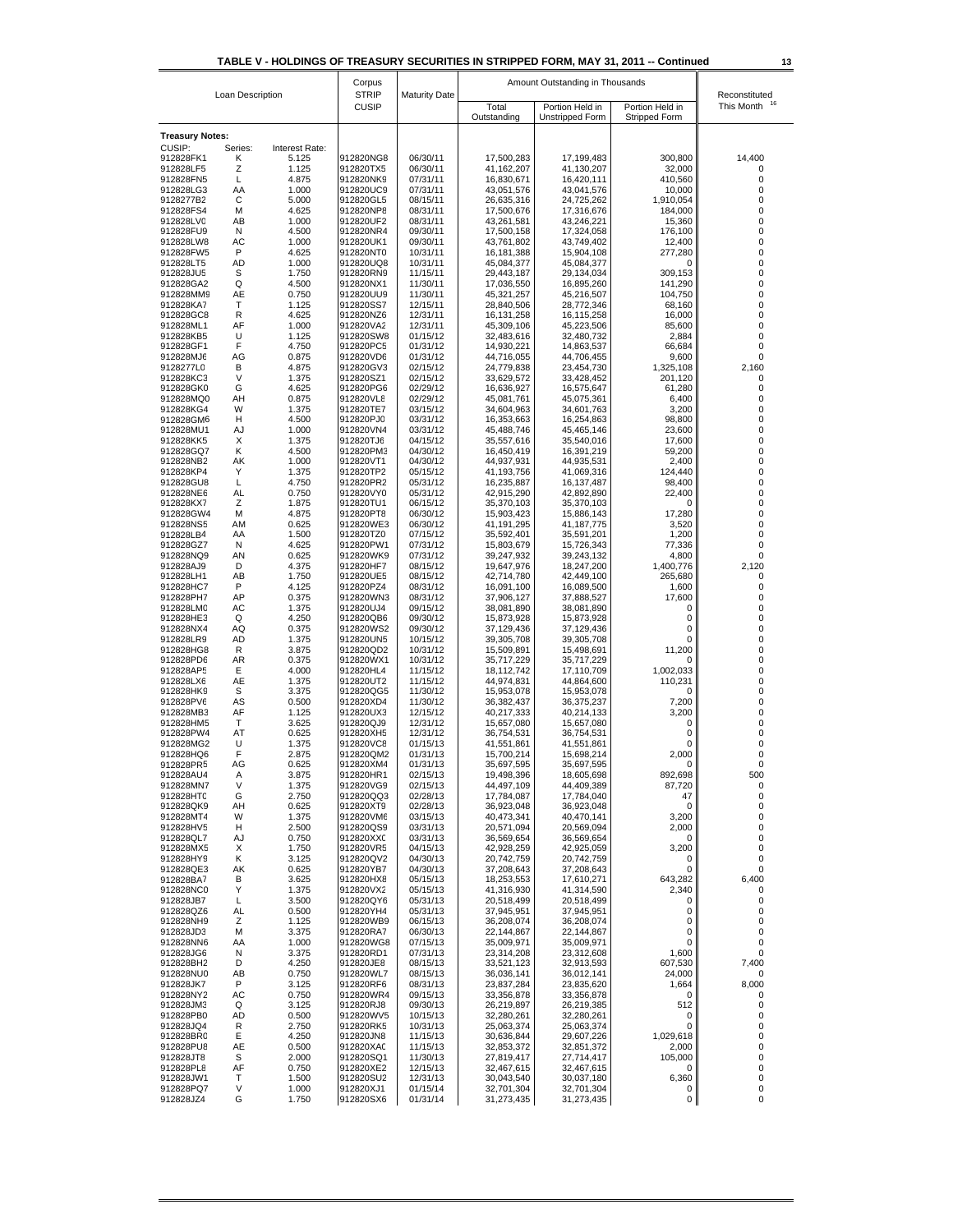#### **14 TABLE V - HOLDINGS OF TREASURY SECURITIES IN STRIPPED FORM, MAY 31, 2011 -- Continued**

|                                   | Loan Description |                | Corpus<br><b>STRIP</b> | <b>Maturity Date</b> |                          | Amount Outstanding in Thousands |                           | Reconstituted         |
|-----------------------------------|------------------|----------------|------------------------|----------------------|--------------------------|---------------------------------|---------------------------|-----------------------|
|                                   |                  |                | <b>CUSIP</b>           |                      | Total                    | Portion Held in                 | Portion Held in           | This Month            |
|                                   |                  |                |                        |                      | Outstanding              | Unstripped Form                 | Stripped Form             |                       |
| <b>Treasury Notes, Continued:</b> |                  |                |                        |                      |                          |                                 |                           |                       |
| CUSIP:                            | Series:          | Interest Rate: |                        |                      |                          |                                 |                           |                       |
| 912828CA6<br>912828QH6            | B<br>W           | 4.000<br>1.250 | 912820JX6<br>912820XP7 | 02/15/14<br>02/15/14 | 28,081,066<br>32,734,721 | 27,587,318<br>32,734,721        | 493,748<br>0              | 0<br>0                |
| 912828KF6                         | н                | 1.875          | 912820TD9              | 02/28/14             | 33,714,392               | 33,714,392                      | 0                         | 0                     |
| 912828PZ7                         | Χ                | 1.250          | 912820XU6              | 03/15/14             | 32,000,096               | 32,000,096                      | 0                         | 0                     |
| 912828KJ8<br>912828QC7            | J<br>Υ           | 1.750<br>1.250 | 912820TF4<br>912820XY8 | 03/31/14<br>04/15/14 | 35,611,707<br>33,575,518 | 35,611,707<br>33,575,518        | 0<br>0                    | 0<br>0                |
| 912828KN9                         | L                | 1.875          | 912820TM9              | 04/30/14             | 36,213,142               | 36,213,142                      | 0                         | 0                     |
| 912828CJ7                         | С                | 4.750          | 912820KF3              | 05/15/14             | 27,302,981               | 27,043,668                      | 259,313                   | 40,400                |
| 912828QM5                         | Z                | 1.000          | 912820YD3              | 05/15/14             | 31,999,888               | 31,999,888                      | 0                         | 0                     |
| 912828KV1<br>912828KY5            | M<br>N           | 2.250<br>2.625 | 912820TS6<br>912820TV9 | 05/31/14<br>06/30/14 | 36,169,822<br>38,074,883 | 36,169,822<br>38,074,883        | 0<br>0                    | 0<br>0                |
| 912828LC2                         | P                | 2.625          | 912820UA3              | 07/31/14             | 39,976,415               | 39,976,415                      | 0                         | 0                     |
| 912828CT5                         | E                | 4.250          | 912820KQ9              | 08/15/14             | 24,721,634               | 24,439,894                      | 281,740                   | 0                     |
| 912828LK4                         | Q                | 2.375          | 912820UG0              | 08/31/14             | 40,174,823               | 40,174,823                      | 0                         | 0                     |
| 912828LQ1<br>912828LS7            | R<br>S           | 2.375<br>2.375 | 912820UM7<br>912820UP0 | 09/30/14<br>10/31/14 | 40,708,928<br>42,010,655 | 40,667,328<br>42,010,655        | 41,600<br>0               | 0<br>0                |
| 912828DC1                         | F                | 4.250          | 912820KZ9              | 11/15/14             | 25,472,536               | 25,107,536                      | 365,000                   | 240                   |
| 912828LZ1                         | Т                | 2.125          | 912820UV7              | 11/30/14             | 43,261,453               | 43,261,453                      | 0                         | 0                     |
| 912828ME7                         | U<br>G           | 2.625<br>2.250 | 912820UZ8<br>912820VE4 | 12/31/14<br>01/31/15 | 43,245,045               | 43,245,045                      | 0<br>0                    | 0<br>0                |
| 912828MH0<br>912828DM9            | B                | 4.000          | 912820LJ4              | 02/15/15             | 42,684,778<br>34,215,057 | 42,684,778<br>34,198,372        | 16,685                    | 0                     |
| 912828MR8                         | н                | 2.375          | 912820VJ3              | 02/28/15             | 43,033,093               | 42,935,493                      | 97,600                    | 0                     |
| 912828MW7                         | J                | 2.500          | 912820VQ7              | 03/31/15             | 43,421,194               | 43,421,194                      | 0                         | 0                     |
| 912828MZ0<br>912828DV9            | L<br>С           | 2.500<br>4.125 | 912820VU8<br>912820LS4 | 04/30/15<br>05/15/15 | 42,891,991<br>34,471,849 | 42,891,991<br>34,455,849        | 0<br>16,000               | 0<br>0                |
| 912828NF3                         | М                | 2.125          | 912820VZ7              | 05/31/15             | 40,865,871               | 40,865,871                      | 0                         | 0                     |
| 912828NL0                         | N                | 1.875          | 912820WD5              | 06/30/15             | 39,132,070               | 39,132,070                      | 0                         | 0                     |
| 912828NP1                         | P                | 1.750          | 912820WH6              | 07/31/15             | 38,214,202               | 38,214,202                      | 0                         | 0                     |
| 912828EE6<br>912828NV8            | Ε<br>Q           | 4.250<br>1.250 | 912820MB0<br>912820WP8 | 08/15/15<br>08/31/15 | 32,469,697<br>36,881,494 | 32,468,097<br>36,881,494        | 1,600<br>0                | 0<br>0                |
| 912828NZ9                         | R                | 1.250          | 912820WT0              | 09/30/15             | 36,102,809               | 36,102,809                      | 0                         | 0                     |
| 912828PE4                         | S                | 1.250          | 912820WY9              | 10/31/15             | 35,717,606               | 35,717,606                      | 0                         | 0                     |
| 912828EN6                         | F                | 4.500          | 912820MK0              | 11/15/15             | 23,220,785               | 23,220,345                      | 440                       | 0                     |
| 912828PJ3                         | Т                | 1.375          | 912820XC6              | 11/30/15             | 36,378,695               | 36,378,695                      | 0                         | 0                     |
| 912828PM6<br>912828PS3            | U<br>Τ           | 2.125<br>2.000 | 912820XG7<br>912820XL6 | 12/31/15<br>01/31/16 | 36,756,571<br>35,697,839 | 36,756,571<br>35,697,839        | 0<br>0                    | 0<br>0                |
| 912828EW6                         | B                | 4.500          | 912820MT1              | 02/15/16             | 21,841,772               | 21,840,972                      | 800                       | 0                     |
| 912828KS8                         | G                | 2.625          | 912820TB3              | 02/29/16             | 23,178,530               | 23,178,530                      | 0                         | 0                     |
| 912828QJ2                         | U                | 2.125          | 912820XR3              | 02/29/16             | 36,922,789               | 36,922,789                      | 0                         | 0                     |
| 912828KT6                         | н                | 2.375          | 912820TH0              | 03/31/16             | 25,137,609               | 25,137,609                      | 0                         | 0                     |
| 912828QA1<br>912828KR0            | V<br>J           | 2.250<br>2.625 | 912820XW2<br>912820TN7 | 03/31/16<br>04/30/16 | 36,569,943<br>26,901,046 | 36,569,943<br>26,901,046        | 0<br>0                    | 0<br>0                |
| 912828QF0                         | X                | 2.000          | 912820YA9              | 04/30/16             | 37,208,713               | 37,208,713                      | 0                         | 0                     |
| 912828FF2                         | С                | 5.125          | 912820NC7              | 05/15/16             | 23,293,690               | 23,292,370                      | 1,320                     | 3,840                 |
| 912828KW9                         | Κ                | 3.250          | 912820TT4              | 05/31/16             | 26,895,995               | 26,895,995                      | 0                         | 0                     |
| 912828QP8                         | Υ                | 1.750          | 912820YG6              | 05/31/16             | 37,945,940               | 37,945,940                      | 0                         | 0                     |
| 912828KZ2<br>912828LD0            | L<br>М           | 3.250<br>3.250 | 912820TW7<br>912820UB1 | 06/30/16<br>07/31/16 | 27,784,181<br>28,701,406 | 27,784,181<br>28,701,406        | 0<br>0                    | 0<br>0                |
| 912828FQ8                         | Ε                | 4.875          | 912820NM5              | 08/15/16             | 22,556,671               | 22,531,431                      | 25,240                    | 0                     |
| 912828LL2                         | N                | 3.000          | 912820UH8              | 08/31/16             | 28,842,663               | 28,842,663                      | 0                         | 0                     |
| 912828LP3                         | P                | 3.000          | 912820UL9              | 09/30/16             | 29,513,653               | 29,513,653                      | 0                         | 0                     |
| 912828LU2                         | Q                | 3.125          | 912820UR6              | 10/31/16             | 31,764,278               | 31,764,278                      | 0                         | 0                     |
| 912828FY1<br>912828MA5            | F<br>R           | 4.625<br>2.750 | 912820NV5<br>912820UW5 | 11/15/16<br>11/30/16 | 23,293,786<br>32,960,967 | 23,290,746<br>32,960,967        | 3,040<br>0                | 3,680<br>0            |
| 912828MD9                         | S                | 3.250          | 912820UY1              | 12/31/16             | 32,948,436               | 32,948,276                      | 160                       | 0                     |
| 912828MK3                         | G                | 3.125          | 912820VF1              | 01/31/17             | 32,521,456               | 32,521,456                      | 0                         | 0                     |
| 912828GH7                         | B                | 4.625          | 912820PE1              | 02/15/17             | 22,192,761               | 22,180,241                      | 12,520                    | 0                     |
| 912828MS6                         | н                | 3.000          | 912820VK0              | 02/28/17             | 32,786,489               | 32,786,489                      | 0                         | 0                     |
| 912828MV9                         | J                | 3.250          | 912820VP9              | 03/31/17             | 33,082,560               | 33,082,560                      | 0                         | 0                     |
| 912828NA4<br>912828GS3            | κ<br>С           | 3.125<br>4.500 | 912820VV6<br>912820PP6 | 04/30/17<br>05/15/17 | 32,682,413<br>25,586,541 | 32,682,413<br>25,585,418        | 0<br>1,123                | 0<br>0                |
| 912828NG1                         | L                | 2.750          | 912820WA1              | 05/31/17             | 31,673,657               | 31,673,657                      | 0                         | 0                     |
| 912828NK2                         | M                | 2.500          | 912820WC7              | 06/30/17             | 30,893,473               | 30,893,473                      | 0                         | 0                     |
| 912828NR7                         | N                | 2.375          | 912820WJ2              | 07/31/17             | 29,952,302               | 29,952,302                      | 0                         | 0                     |
| 912828HA1<br>912828NW6            | E<br>P           | 4.750<br>1.875 | 912820PX9<br>912820WQ6 | 08/15/17<br>08/31/17 | 28,000,273<br>29,710,046 | 28,000,273<br>29,710,046        | 0<br>0                    | 0<br>0                |
| 912828PA2                         | Q                | 1.875          | 912820WU7              | 09/30/17             | 29,913,658               | 29,913,658                      | 0                         | 0                     |
| 912828PF1                         | R                | 1.875          | 912820WW3              | 10/31/17             | 29,594,504               | 29,594,504                      | 0                         | 0                     |
| 912828HH6                         | F                | 4.250          | 912820QE0              | 11/15/17             | 27,674,248               | 27,661,768                      | 12,480                    | 0                     |
| 912828PK0                         | S                | 2.250          | 912820XB8              | 11/30/17             | 30,143,705               | 30,143,705                      | 0                         | 0                     |
| 912828PN4                         | Т<br>G           | 2.750<br>2.625 | 912820XF9              | 12/31/17<br>01/31/18 | 30,453,707<br>29,577,810 | 30,453,707                      | 0<br>0                    | 0<br>0                |
| 912828PT1<br>912828HR4            | B                | 3.500          | 912820XN2<br>912820QN0 | 02/15/18             | 39,204,509               | 29,577,810<br>39,202,109        | 2,400                     | 0                     |
| 912828PY0                         | н                | 2.750          | 912820XS1              | 02/28/18             | 30,593,054               | 30,593,054                      | 0                         | 0                     |
| 912828QB9                         | J                | 2.875          | 912820XV4              | 03/31/18             | 30,300,265               | 30,300,265                      | 0                         | 0                     |
| 912828QG8                         | Κ                | 2.625          | 912820YC5              | 04/30/18             | 30,829,674               | 30,829,674                      | 0                         | 0                     |
| 912828HZ6                         | С                | 3.875          | 912820QW0              | 05/15/18             | 34,078,060               | 34,006,640                      | 71,420                    | 0                     |
| 912828QQ6<br>912828JH4            | L<br>Е           | 2.375<br>4.000 | 912820YF8<br>912820RE9 | 05/31/18<br>08/15/18 | 31,440,958<br>36,802,978 | 31,440,958<br>36,799,828        | 0<br>3,150                | 0<br>1,500            |
| 912828JR2                         | F                | 3.750          | 912820RM1              | 11/15/18             | 57,351,395               | 57,351,395                      | 0                         | 0                     |
| 912828KD1                         | В                | 2.750          | 912820TA5              | 02/15/19             | 58,676,801               | 58,676,801                      | 0                         | 0                     |
| 912828KQ2                         | С                | 3.125          | 912820TQ0              | 05/15/19             | 64,410,823               | 64,410,817                      | 6                         | 0                     |
| 912828LJ7<br>912828LY4            | Е<br>F           | 3.625<br>3.375 | 912820UD7<br>912820US4 | 08/15/19<br>11/15/19 | 66,753,044<br>71,036,988 | 66,753,044<br>71,036,988        | 0<br>0                    | 0<br>0                |
| 912828MP2                         | В                | 3.625          | 912820VH7              | 02/15/20             | 71,595,465               | 71,595,465                      | 0                         | 0                     |
| 912828ND8                         | С                | 3.500          | 912820VW4              | 05/15/20             | 68,219,184               | 68,219,184                      | 0                         | 200,000               |
| 912828NT3<br>912828PC8            | Ε<br>F           | 2.625<br>2.625 | 912820WM5<br>912820WZ6 | 08/15/20<br>11/15/20 | 67,849,590<br>67,409,883 | 67,849,590<br>67,409,883        | 0<br>0                    | 0<br>200,000          |
| 912828PX2                         | В                | 3.625          | 912820XQ5              | 02/15/21             | 67,584,864               | 67,584,864                      | 0                         | 220,800               |
| 912828QN3                         | с                | 3.125          | 912820YE1              | 05/15/21             | 23,998,785               | 23,998,785                      | 0                         | 0                     |
|                                   |                  |                |                        |                      | 6,054,698,979            | 6,040,476,544<br>7,468,191,203  | 14,222,435<br>205,216,254 | 711,440<br>26,902,162 |
|                                   |                  |                |                        |                      |                          |                                 |                           |                       |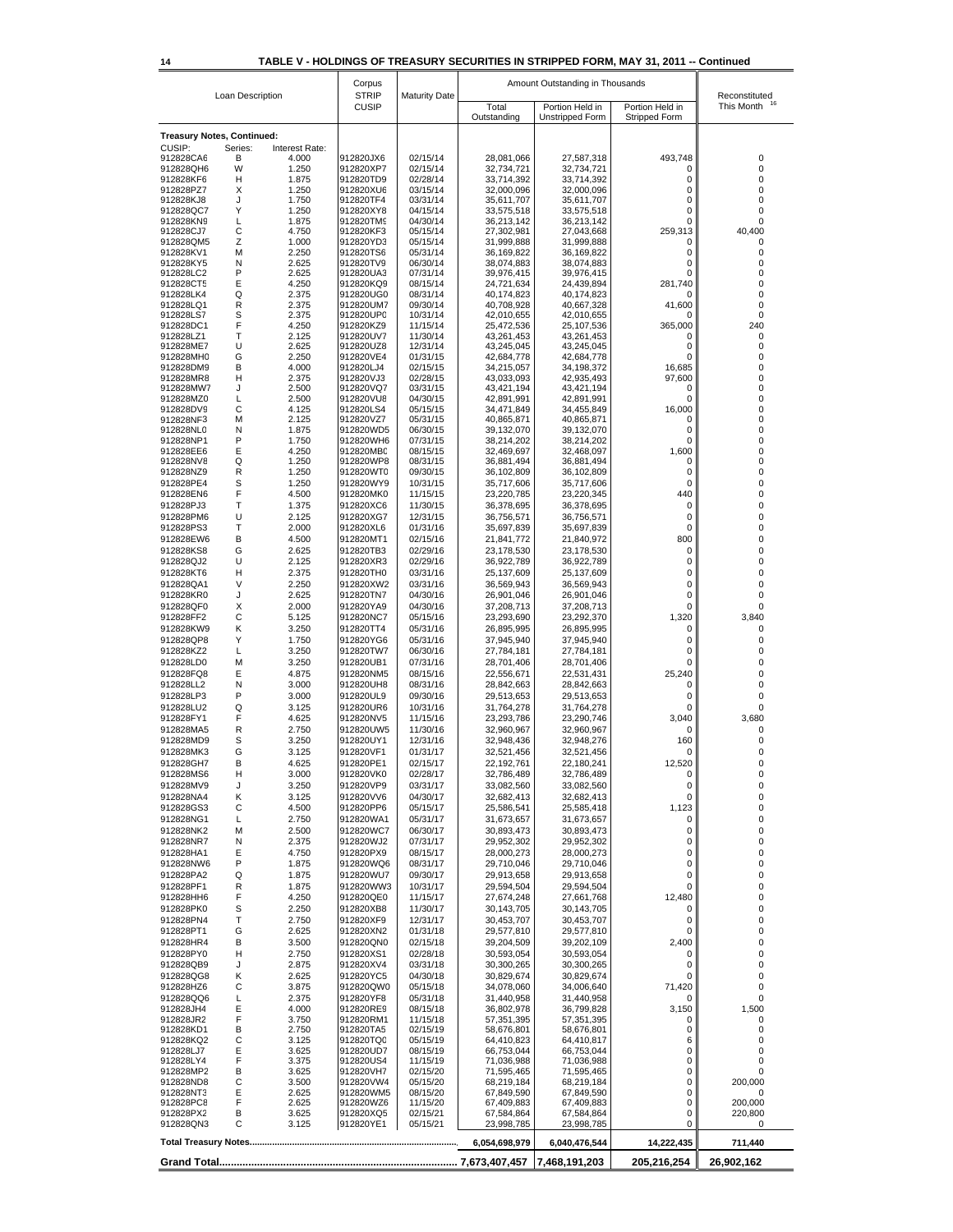### **MONTHLY STATEMENT OF THE PUBLIC DEBT OF THE UNITED STATES MAY 31, 2011 - FOOTNOTES 15**

\* Less than \$500 thousand.

<sup>1</sup> These long-term marketable securities have been issued to the Civil Service Retirement Fund and are not currently traded in the market.

<sup>2</sup> Included in this total are marketable securities held by Federal agencies for which Treasury serves as the custodian. Federal agencies may hold marketable securities through custodians other than Treasury for which data is not available.

<sup>3</sup> Represents the unamortized discount on marketable Treasury Bills and zero-coupon Treasury Bonds (adjusted to market value if eligible for early redemption).  $4$  Debentures issued (series MM) by FHA that are redeemable with 3 months' notification.

- <sup>5</sup> Pursuant to 31 U.S.C. 3101(b). By Act of February 12, 2010, Public Law 111-139, the Statutory Debt Limit was permanently increased to \$14,294,000 million.
- $6$  Bills are sold by competitive bidding on a bank discount yield basis. The sale price of these securities gives an approximate yield on a bank discount basis (360 days a year) as indicated. Effective November 10, 1997, three decimal bidding, in .005 percent increments, is required for regular Treasury Bill auctions 4-,13- and 26- week bills.
- $^7$  For price and yield ranges of unmatured securities issued at a premium or discount see Table 3, Public Debt Operations of the quarterly Treasury Bulletin. <sup>8</sup> Redeemable on demand.
- <sup>9</sup> Amounts issued, retired, and outstanding for Series E, EE, and I Savings Bonds and Savings Notes are stated at cost plus accrued discount. Amounts issued, retired, and outstanding for Series H and HH Bonds are stated at face value.
- <sup>10</sup> The minimum holding period has been extended from 6 to 12 months, effective with issues dated on and after February 1, 2003. Series EE and I Savings Bonds bearing issue dates prior to February 2003 retain the 6 month minimum holding period from the date of issue at which time they may be redeemed at the
- option of the owner.<br><sup>11</sup> The bonds are issued at par and semiannual interest is added to principal. Redeemable without interest during the first twelve months after issue date. Thereafter, bonds presented for payment prior to age 59-1/2 years carry a penalty except in case of death or disability or upon "roll-over" to other authorized investments.
- $12$  Redeemable at any time effective with the 1984 Tax Reform Act. The redemption proceeds should be reported as income unless reinvested into an individual retirement plan or an employee plan qualified under Section 401 of the Internal Revenue Code.
- <sup>13</sup> Excludes \$25 million United States Notes issued prior to July 1, 1929, determined pursuant to Act of June 30, 1961, 31 U.S.C. 5119, to have been destroyed or irretrievably lost.
- <sup>14</sup> Excludes \$29 million National Bank Notes issued prior to July 1, 1929, and \$2 million Federal Reserve Bank Notes issued prior to July 1, 1929, determined pursuant to Act of June 30, 1961, 31 U.S.C. 5119 to have been destroyed or irretrievably lost.
- <sup>15</sup> Excludes \$200 million Silver Certificates issued after June 30, 1929, determined pursuant to Act of June 24, 1967, to have been destroyed or irretrievably lost.<br><sup>16</sup> Effective May 1, 1987, securities held in stripped
- 
- <sup>17</sup> The Department of the Treasury began a pilot program for the repurchase of marketable Treasury securities on March 27, 2006. In this program, Treasury invests cash not immediately needed for operations of the Government by purchasing Treasury securities under an agreement that the seller will repurchase the securities in 1 or more days. Between the start of the program and September 26, 2006, Treasury reduced the amount of Debt Subject to Limit by the par value of the Treasury securities purchased and held by Treasury under the repurchase agreements less unamortized discount on bills. Treasury has decided to stop making this adjustment during the remainder of the pilot program while futher consideration is given to the most appropriate way to reflect these transactions in the reporting of debt outstanding. There were no repurchase transactions on May 31, 2011.
- $18$  The interest payable date occurs every six months for each year the security is outstanding.
- <sup>19</sup> The first Hope Bond was issued on August 28, 2008, pursuant to the Housing and Economic Recovery Act of 2008, Public Law 110-289 (2008). These long-term nonmarketable securities have been issued to the Federal Financing Bank for the HOPE for Homeowners Program.
- <sup>20</sup> The current balance includes \$5,000 million outstanding for securities issued to raise cash for the temporary Supplementary Financing Program (*www.treas.gov/press/releases/hp1144.htm).*

#### GENERAL:

The outstanding balances in this statement are based upon daily cash activity reports from Federal Reserve Banks and Bureau Offices and are subject to audit and subsequent adjustments.

#### GIFTS TO REDUCE DEBT HELD BY THE PUBLIC:

|                                                                                                           | April 2011  | Fiscal Year 2011 to Date | Fiscal Year 2010 |  |  |  |
|-----------------------------------------------------------------------------------------------------------|-------------|--------------------------|------------------|--|--|--|
|                                                                                                           | \$96.088.59 | \$1.780.994.96           | \$2.840.466.75   |  |  |  |
| The data reported represents a one month lag behind the date of the Monthly Statement of the Public Debt. |             |                          |                  |  |  |  |

#### MATURITIES:

- a Total Marketable consists of short-term debt (1 year and less) of \$1,578,504 million, long-term debt (greater than 1 year) of \$7,683,646 million and matured debt of \$80 million.
- <sup>b</sup> Total Nonmarketable consists of short-term debt (1 year and less) of \$392,884 million, long-term debt (greater than 1 year) of \$4,673,450 million and matured debt of \$16,103 million.

#### TAX STATUS:

 $c$  Issued pursuant to Sec. 832(e), Internal Revenue Code of 1954.

- $<sup>d</sup>$  The difference between the price paid for a Treasury Bill and the amount received at redemption upon maturity is treated as ordinary income. If the bill is</sup> sold before maturity, part of the difference between the holder's basis (cost) and the gain realized may be treated as capital gain and part may be treated as ordinary income. Under Section 1281 of the Internal Revenue Code, some holder of Treasury Bills are required to include currently in income a portion of the discount accruing in the taxable year.
- e Income derived from these securities is subject to all taxes now or hereafter imposed under the Internal Revenue Code of 1986, as amended.
- <sup>f</sup> These securities are exempt from all taxation now or hereafter imposed on the principal by any state or any possession of the United States or of any local taxing authority.